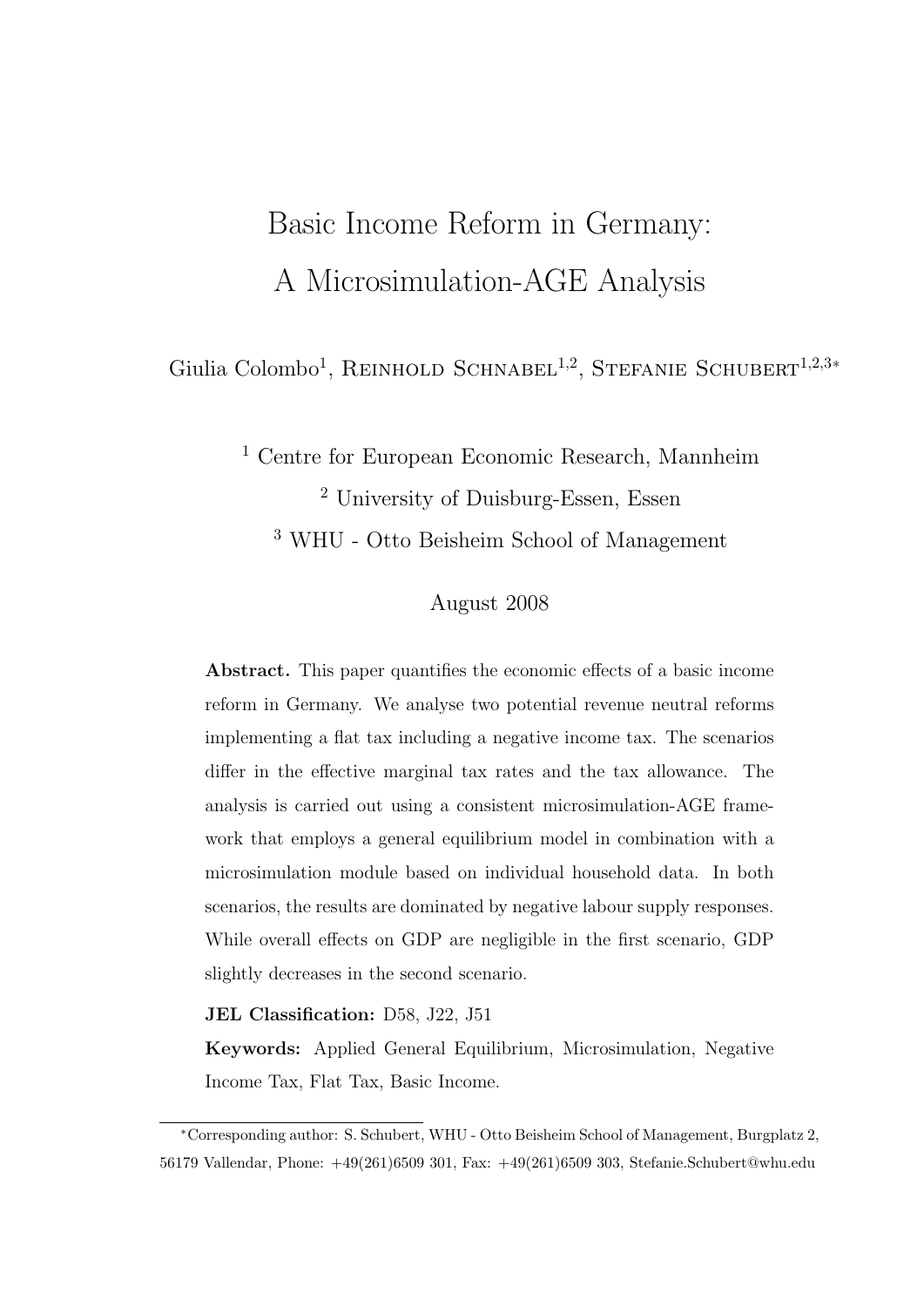# 1 Introduction

The German welfare state provides for social security comprising different pillars: the statutory unemployment, health and pension insurance supported by state-related institutions. According to the equivalence principle, both pensions and unemployment benefits depend on the contributions paid by the insured person. Furthermore, social assistance guarantees cash transfers of the government at a minimum existence level in the case of need. While social assistance is financed out of taxes, contributions to the state-related institutions are levied as a percentage of gross earnings, and are formally shared between employer and employee. Frequently discussed basic income proposals aim to simplify the system by integrating all different kind of transfers as well as taxes and contributions. This includes, firstly, an adjustment in the income tax schedule. Secondly, this reform provides for unconditional claims to government transfers, which have to be sufficiently high to maintain the sociocultural subsistence minimum level in every condition of life.

This paper investigates the economic effects of the so-called basic income proposal. Our reform proposal comprises a guaranteed basic income of  $800\epsilon$  per month for everybody, which is reduced to a lower amount for those on higher incomes. This unconditional claim replaces the current system's transfers of the government and state-related institutions. The basic income is financed out of wage tax levied on the employers and income tax, since income earned on the market is liable for income tax from the first Euro. Combining taxes and transfers produces an integrated tax transfer schedule including negative income tax and tax allowance. Furthermore, the earnings-related contributions to the statutory health insurance are replaced by lump-sum payments, which is known as the citizen health premia model. We present two reform scenarios that differ in marginal tax rates. In the first scenario, people receiving negative income tax have a larger marginal tax rate than those who actually pay taxes. In the second scenario it is the other way round in favour of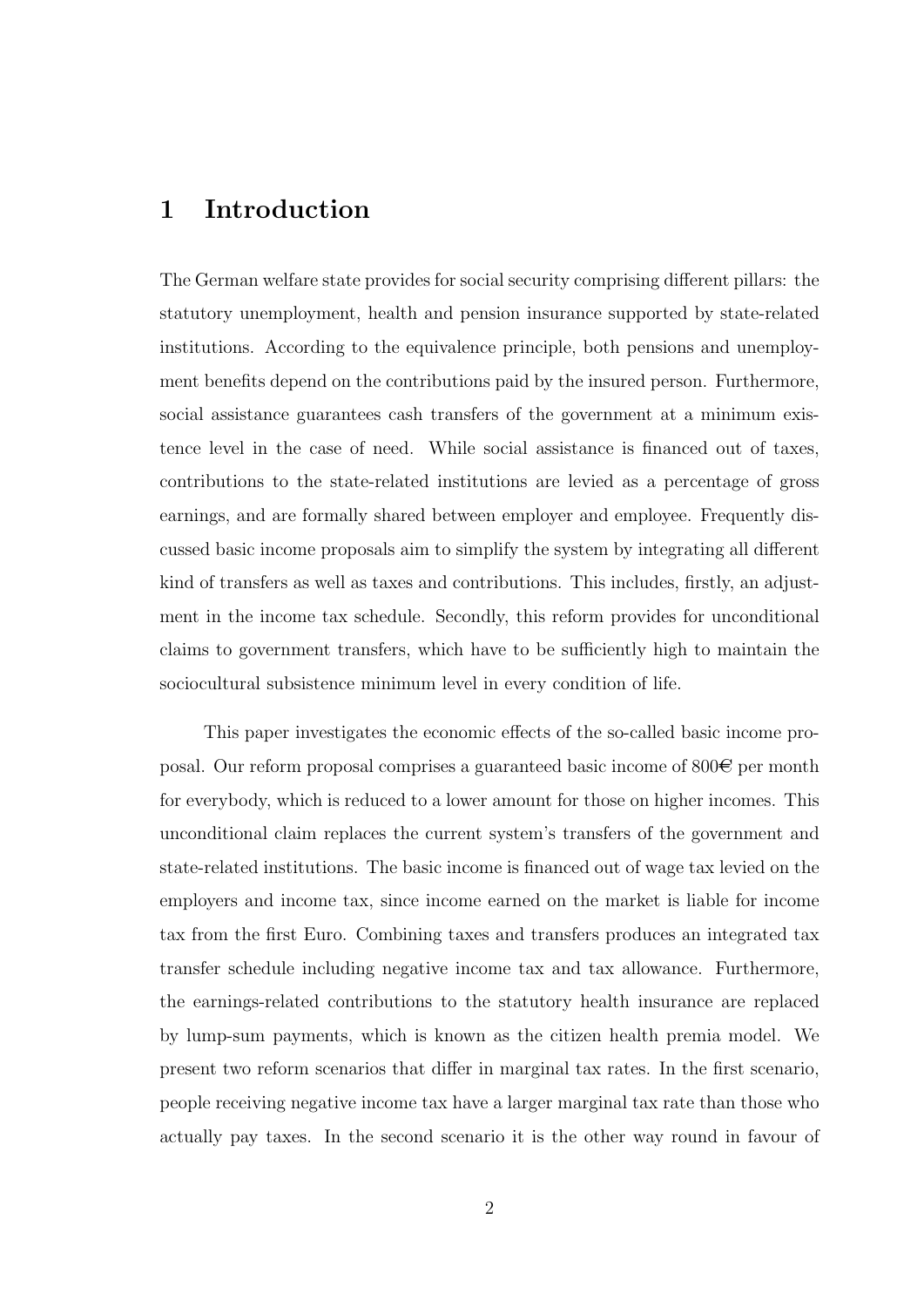people paying taxes.

We use an integrated CGE-microsimulation model that combines the advantages of both model types: On the one hand, we employ micro-data from the German Socio-Economic Panel (SOEP) wave 2004 and account for the heterogeneity of households in terms of preferences and budget constraints. This way, we are able to represent the German tax transfer regulations in detail. The use of a discrete-choice labour supply approach allows for a distinction between labour supply effects along the extensive and intensive margin. On the other hand, we account for indirect effects caused by participation and labour supply responses due to wage and price reactions. General equilibrium feedback effects are of particular relevance, since the major aspects of the proposal substantially affect the whole population. Furthermore, we are able to guarantee an equal yield reform by adjusting the income tax schedule.

The idea of a negative income tax (NIT) was initiated by Rhys-Williams (1953) and later developed by Friedman (1962). The NIT consists of a constant marginal income tax rate in combination with a tax allowance that can imply a guaranteed minimum income system. The proponents of a NIT believe that its implementation would simplify the current systems and solve several of their problems. Firstly, a NIT with a constant marginal tax rate would eliminate the welfare trap which occurs where the transfer withdrawal rate approaches 100%. Secondly, a negative income tax would also reduce the administrative overhead, since the large bureaucracies responsible for administering taxation and welfare systems could be reduced. The main drawback is that the NIT is asserted to reduce the incentive to work, if recipients of the NIT receive a guaranteed minimum income larger than status quo transfers.

The principal idea of a flat tax was reinforced by Hall and Rabushka (1996). The authors suggest to simplify the tax system of the United States. Using a dy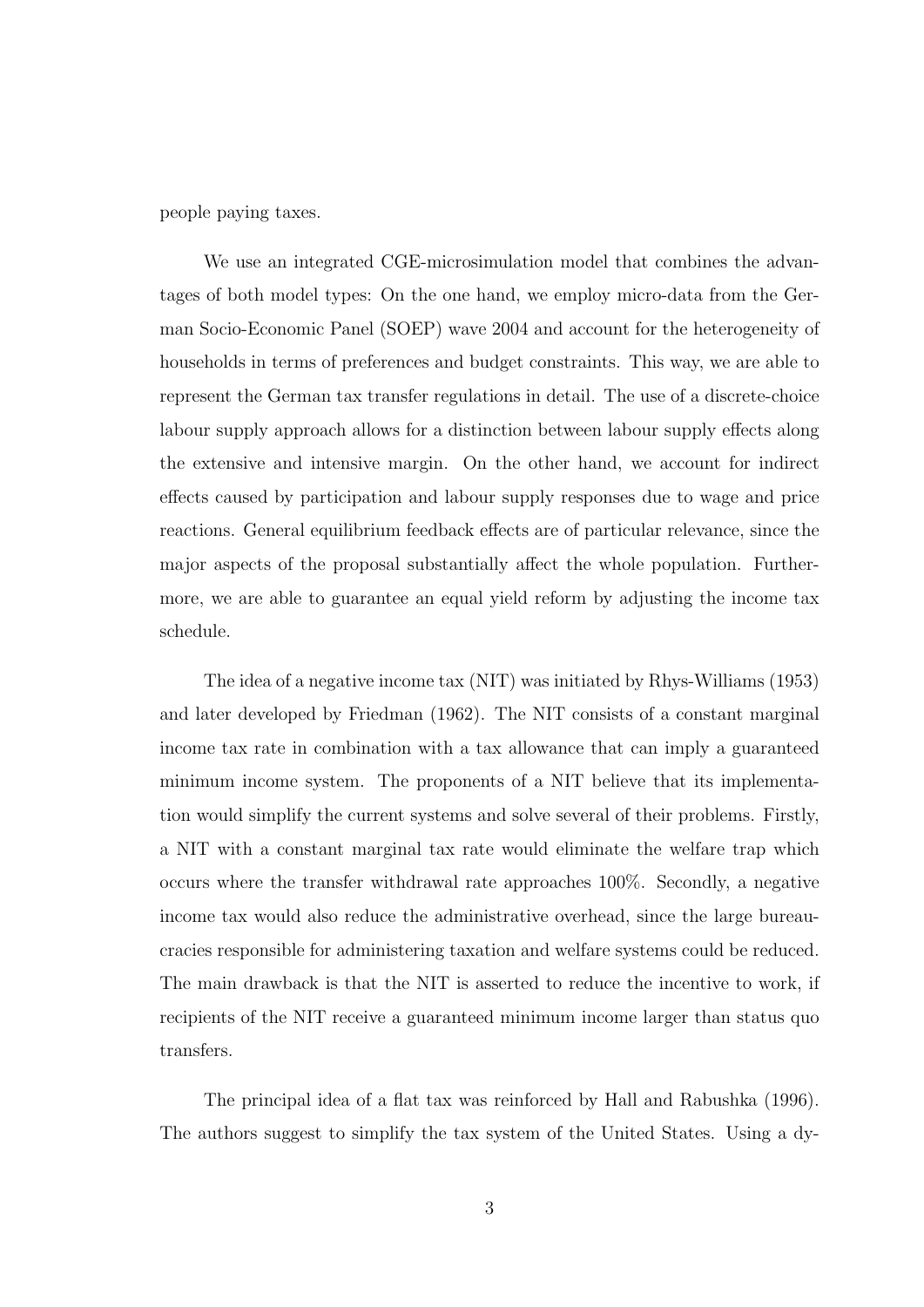namic general equilibrium model, Ventura (1999) quantifies dynamic effects of a flat tax reform in the United States. One of his main results is that the distribution of income becomes more concentrated. Altig et al. (2001) implement the idea of a flat tax into a dynamic life-cycle model to analyse macroeconomic effects. The authors show that simulations that protect the poor from welfare losses, yield only modest long-run output gains. However, these studies do not present allocative and distributional effects on a disaggregated level. Paulus and Peichl (2008) calculate budgetary and distributional effects arising from the introduction of a flat tax in Western European countries using the microsimulation model EUROMOD. However, their analysis lacks of both the macroeconomic and labour supply responses.

In Germany, the political discussion on basic income was recently pushed forward by Althaus (2007), whose proposal is similar to ours but differs in details, such as the marginal tax rates. Several studies analyse potential effects of the Althaus proposal as well as alternative reform scenarios. Hohenleitner and Straubhaar (2007) use a stylised model calculating employment effects for Germany. Microsimulation studies such as Fuest et al. (2007) and Bonin and Schneider (2007) produced different results in terms of employment arising from the reform. What all articles have in common is that they do not take into account labour demand and wage reactions given the partial equilibrium nature of their models. The main contribution of this paper is that it provides for the general equilibrium effects of a basic income reform in the German tax and transfer system ensuring the revenue neutrality of the reform.

The paper is structured as follows: The details of our reform proposals are given in Section 2. Section 3 outlines the methodological approach and provides a description of the integrated CGE-microsimulation model. We explain the expected economic effects of the reform in Section 4. Section 5 presents the simulation results. The final Section 6 concludes.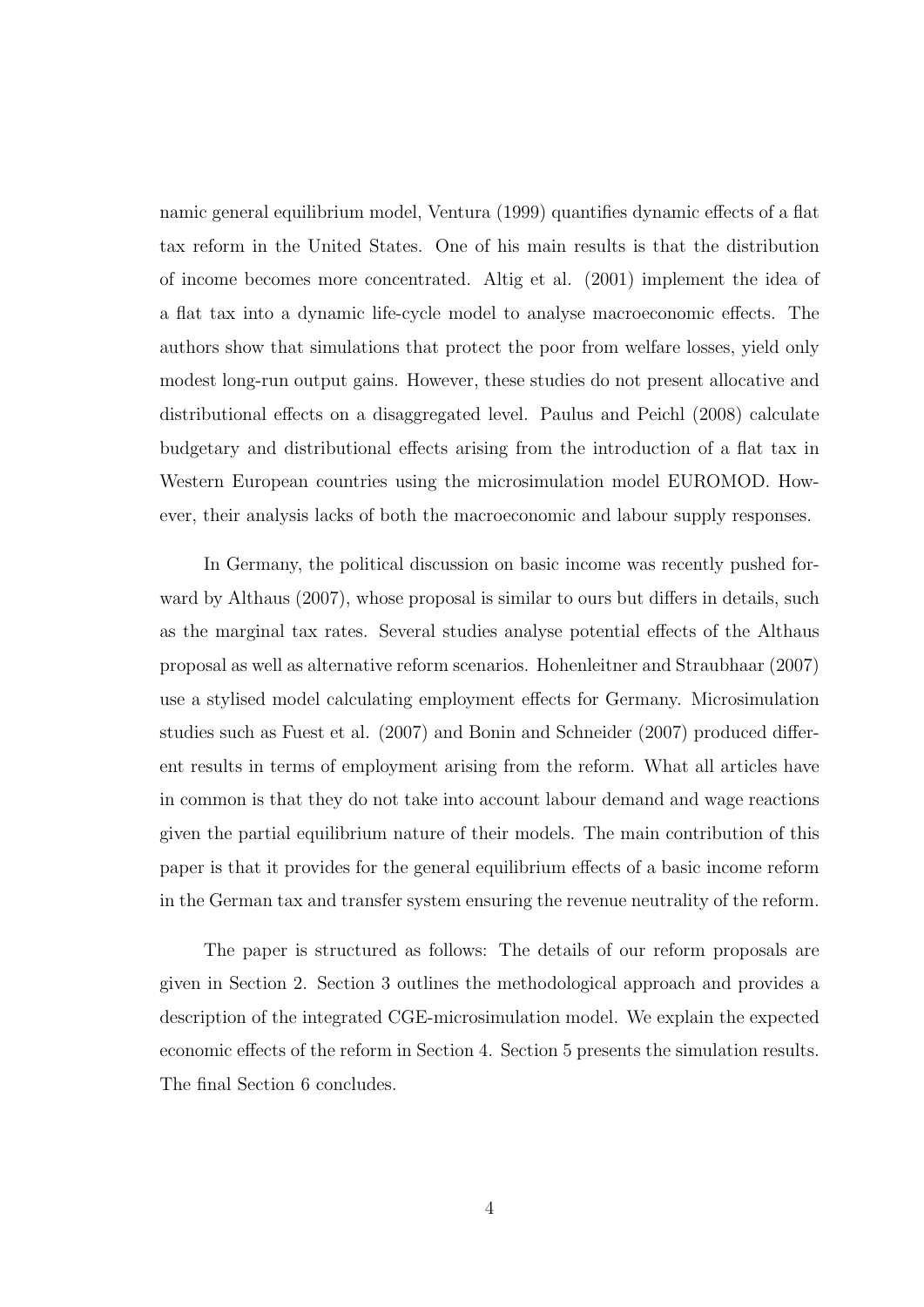# 2 The Reform Scenarios

The core idea of the so-called basic income proposal is an unconditional claim to government transfers for everybody. This basic income amounts to  $800\epsilon$  for adults and  $500\text{€}$  for children per month. It is possible to top the basic income up by income earned on the market, which is liable to tax from the first Euro. Combining taxes and transfers results in an integrated tax transfer schedule including negative income tax and tax allowance. Marginal tax rates are stepwise constant representing an indirect progressive schedule. We define two reform scenarios that both grant a basic income of 800 $\oplus$  but differ in the marginal tax rate and tax allowance. The integrated tax-transfer schedules  $T_{h,p}$  for scenarios 1 and 2 depend on person p's gross income  $\tilde{y}_{i,p}$  of household j:

$$
T_{h,p}^{1} = \begin{cases} 0, 5 \cdot \tilde{y}_{j,p} - 800 & \text{if } \tilde{y}_{j,p} \le 1600 \in \\ 0, 613 \cdot \tilde{y}_{j,p} - 981 & \text{if } 1600 \in < \tilde{y}_{j,p} \end{cases}
$$
 (1)

$$
T_{h,p}^2 = \begin{cases} 0, 8 \cdot \tilde{y}_{j,p} - 800 & \text{if } \tilde{y}_{j,p} \le 1000 \in \\ 0, 349 \cdot \tilde{y}_{j,p} - 349 & \text{if } 1000 \in < \tilde{y}_{j,p} \end{cases}
$$
 (2)

In the first scenario, people receiving negative income tax have a larger marginal tax rate than those whose income exceed the income tax allowance. In the second scenario it is the other way round in favour of people paying taxes. As Figure 1 reveals, the tax allowance is larger in scenario 1 and therefore, a higher marginal tax rate for tax payers is necessary to finance the basic income.

A direct consequence of the individual-based tax liability is the abolition of joint taxation of couples. It is the single person that is liable to tax and in return has a claim to the basic income. However, the introduction of an unconditional claim to a basic income for everybody involves radical changes affecting not only the government but also state-related organisations such as the unemployment or pension insurance. First of all, the basic income replaces transfers provided by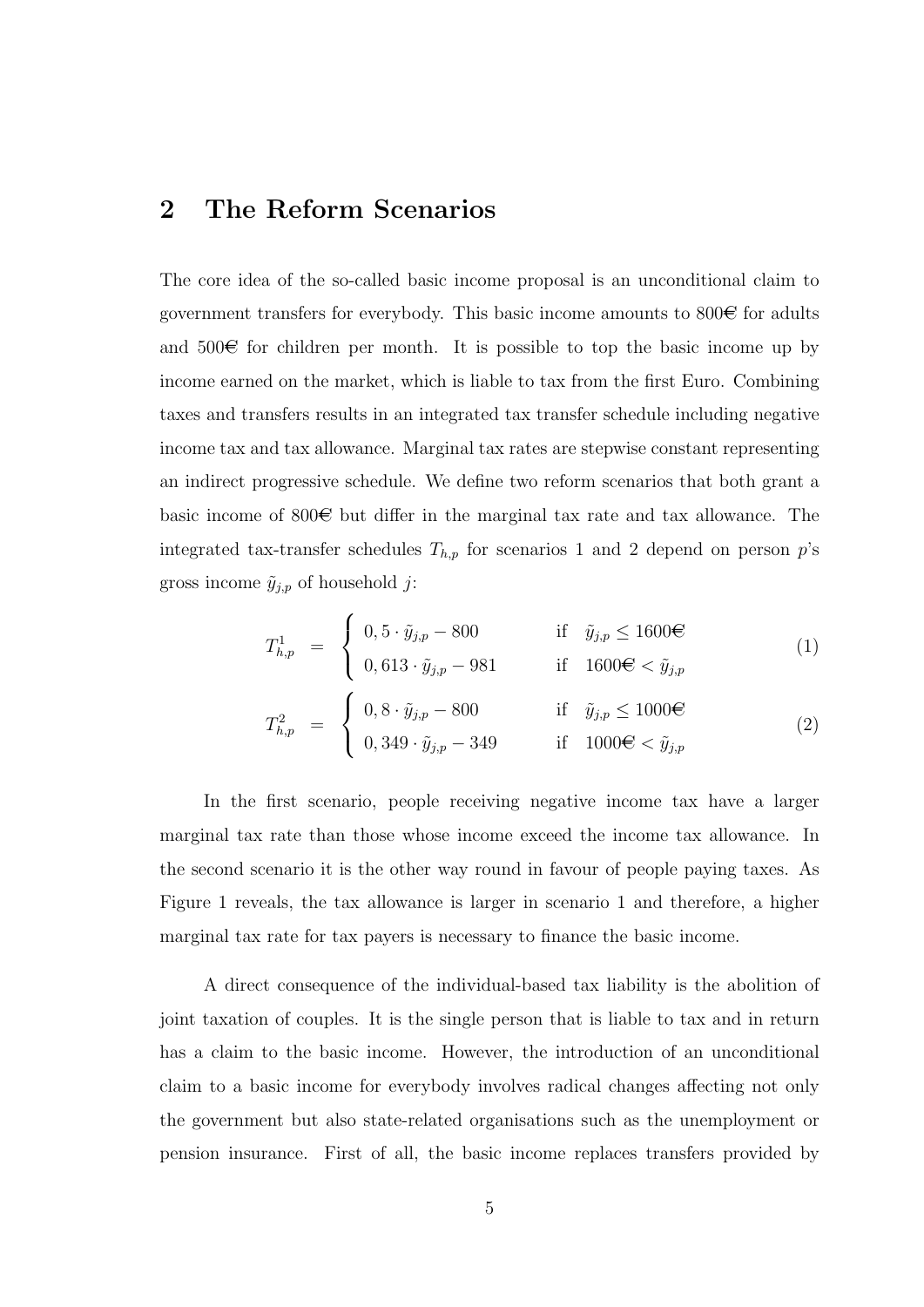the current system. Therefore, social assistance, unemployment benefits, children and housing benefits, student transfers or maternity leave transfers are cancelled. The same applies to pensions, but performance-related payments for pensioners may complement the transfer.<sup>1</sup> The unquestioning nature of the basic income means that recipients are not categorised into pensioners, unemployed or other persons any more. For sociopolitical reasons, nobody should be worse off than in the current system, which is guaranteed by the chosen amount of  $800\epsilon$ . From this amount, everybody has to pay a per-capita health premia to the statutory health insurance replacing the status quo earnings-related contributions. This concept is known as the citizen premia model. The same applies to children, so that for a person (child) not receiving any income earned on the market,  $600\text{€ } (300\text{€})$  is left for living.





<sup>&</sup>lt;sup>1</sup>Pensioners, who receive monthly pensions larger than  $800\epsilon$ , are entitled to additional transfers up to a maximum of  $600<sup>∈</sup>$ .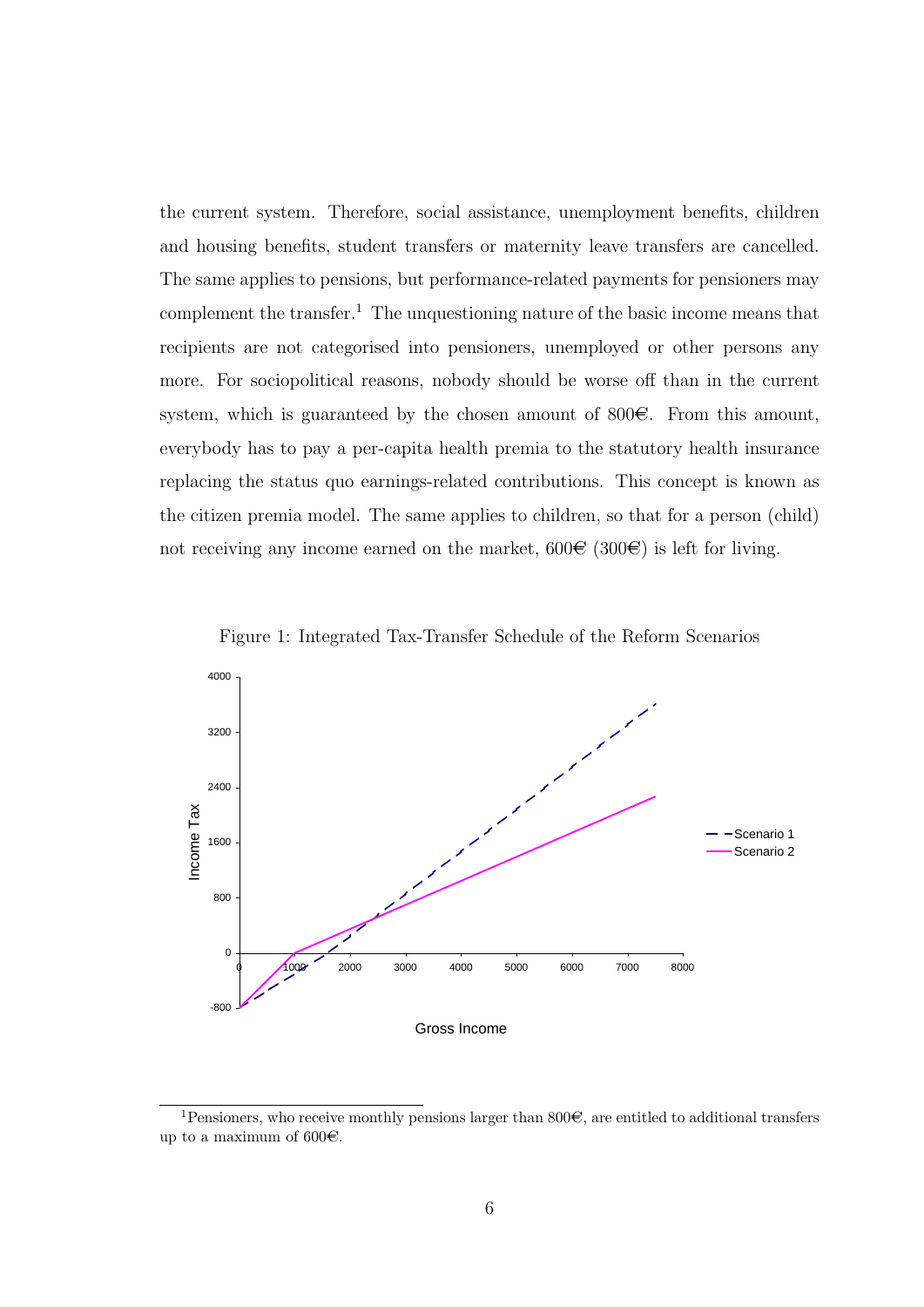Two instruments are implemented to finance the transfers. This is the income tax schedule explained above. Furthermore, a wage tax paid by the employers is introduced. This tax replaces the employers social security contributions of the current system. The tax rate of 21% implies that the employers' wage-related costs stay the same. All tax rates are calculated so that the government's budget is balanced guaranteeing an equal yield reform ceteris paribus. Appendix A.1 summarises the details of the basic income scenario.

# 3 The Microsimulation-CGE Model

We use an integrated CGE-microsimulation model that links two separate models: A micro data-based microsimulation model and a static applied general equilibrium model for Germany (Arntz et al., 2008).

#### 3.1 Microsimulation Model

The microsimulation model is based on individual household data taken from the German Socio-Economic Panel Study G-SOEP, a representative household survey for Germany. The data refer to the benchmark year 2004, with social assistance and unemployment assistance constituting the prevailing welfare system. The microsimulation model includes a discrete-choice model of labour supply covering all households with flexible time allocation and observable hours of work. Pensioners, students, women on maternity leave, civil servants and the self-employed are assumed to be inflexible and are excluded from our simulations, since they are not expected to change their labour supply behavior in response to the reforms considered here. We account for single and couple households, but labour supply of further household members is assumed to be constant.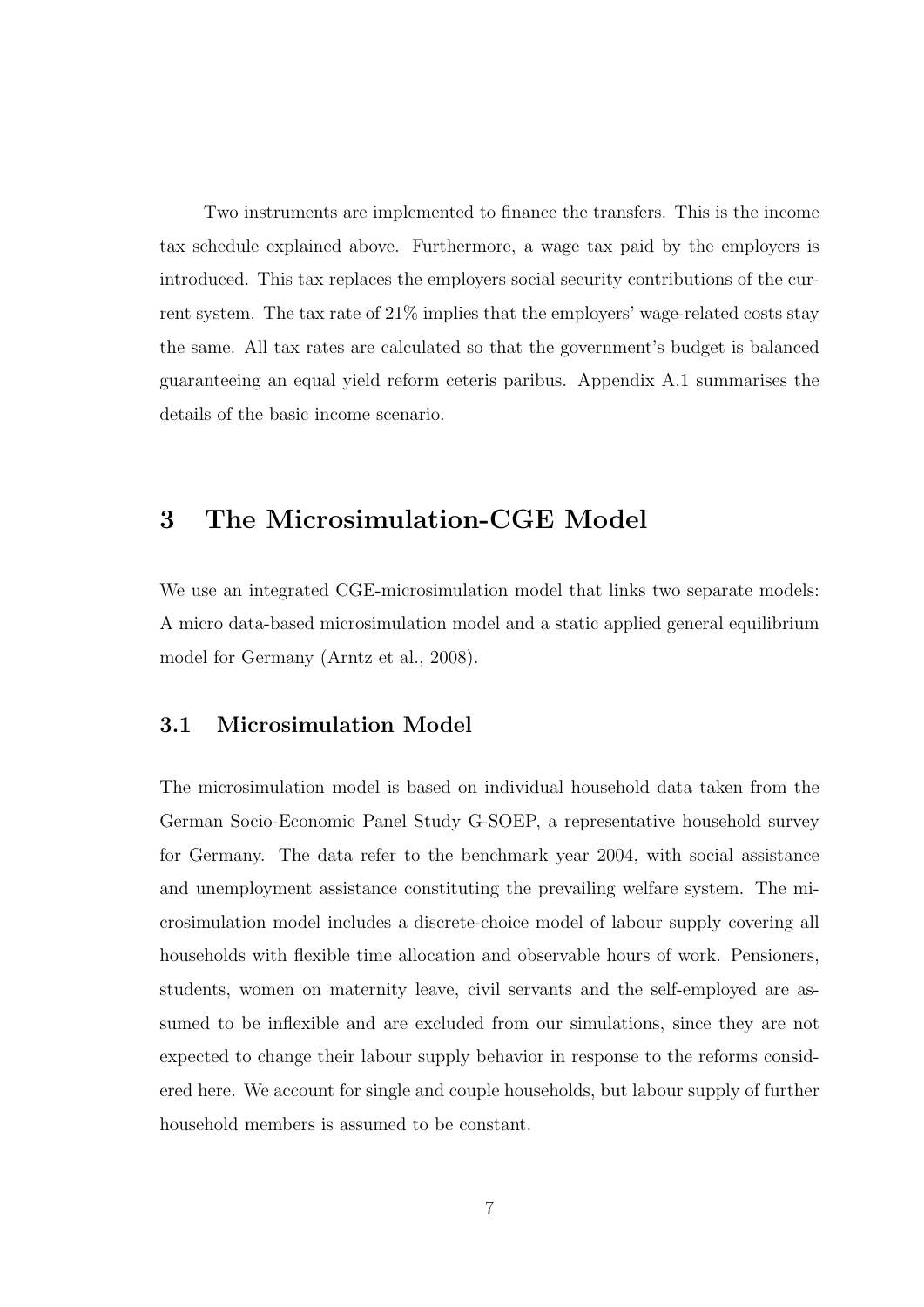#### 3.1.1 Discrete Choice Model of Labour Supply

Following van Soest (1995), we use a discrete choice model of labour supply in which each individual chooses from a finite set of working-time categories: Underlying our simulations is a set of five working-time categories for singles (0, 15, 30, 38, or 47 hours per week), which results in 25 working hours combinations for couple households. Such a discrete choice approach has the advantage of allowing for a straightforward distinction between labour supply effects along the extensive and intensive margin. Moreover, it provides a more realistic description of labour supply options as we do not generally observe infinitesimal changes of working hours but rather a concentration of hours at particular working hours categories.

At the heart of the discrete choice approach is the assumption that a single household chooses the working-time category which maximises its individual utility. Similarly, a couple household chooses the labour supply combination maximising a joint utility function. Underlying this assumption is the so-called unitary approach of household behaviour (see Blundell and MaCurdy 1999). Choosing the zero-hours option is viewed as reflecting voluntary unemployment. Households' preferences are represented by a translog utility function  $U$  of household  $j$  depending on the number of hours  $h_k$  in category k. The category combination  $(k, l)$  represents the choice of couples with the woman selecting  $h_k^f$  $\mu_k^f$  and the man choosing  $h_l^m$  hours of work:

$$
U_j(x_{jk}) = x'_{jk} \cdot A \cdot x_{jk} + \beta'_j \cdot x_{jk}.
$$
\n(3)

The argument vector  $x_{jk}$  of the utility function includes the logs of disposable household income  $y_{jk}$  and weekly hours of leisure for men m and women f, respectively,

$$
x_{jk} = (log(y_j(h_{jk}^f, h_{jl}^m)), log(T - h_{jk}^f), log(T - h_{jl}^m)),
$$
\n(4)

where  $T$  denotes the time endowment which is taken to amount to 80 hours a week. A is a 3×3-matrix containing the coefficients of the quadratic terms, while  $\beta'_j$  represents the coefficients of the linear terms. Extending the utility function by an error term,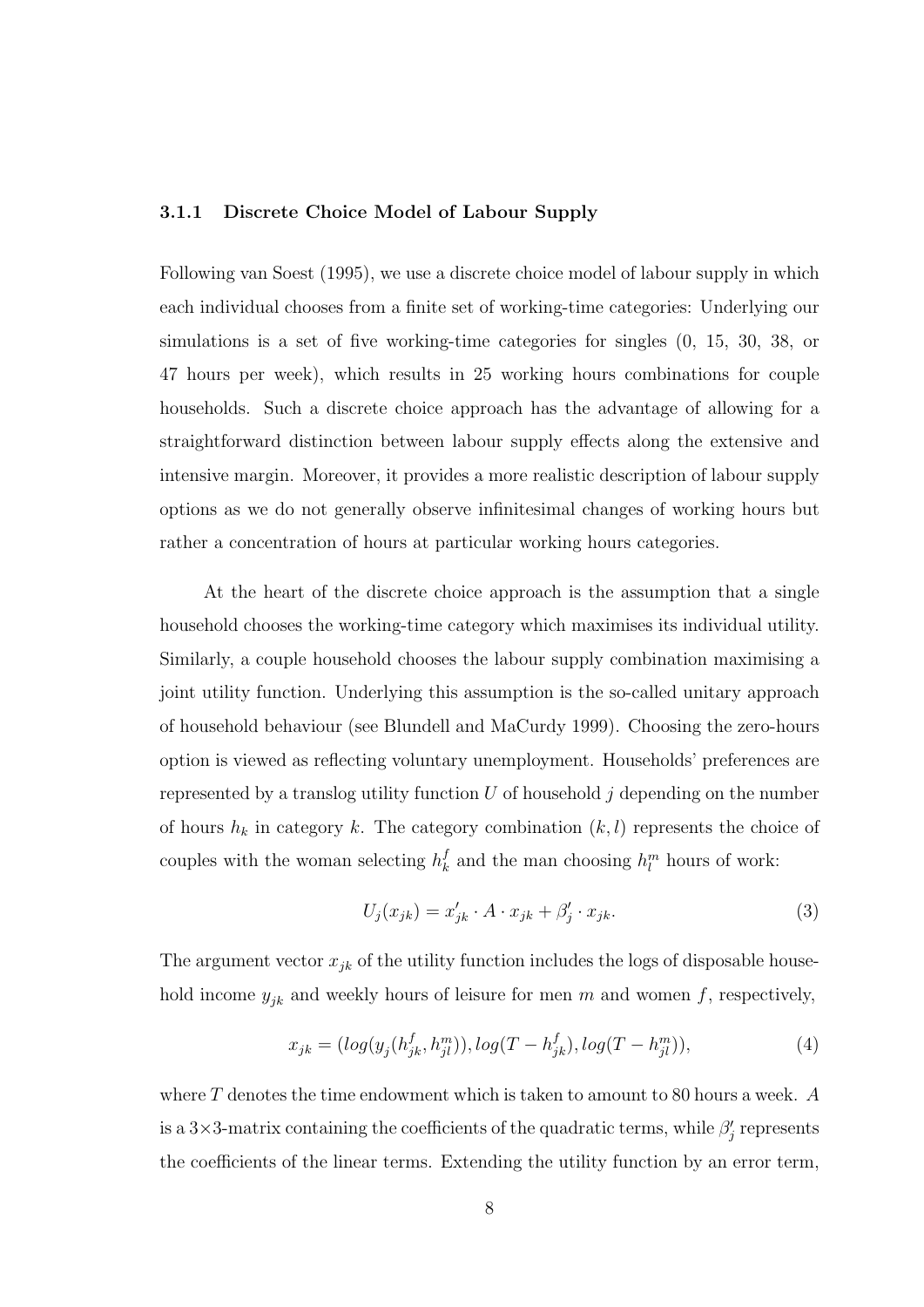the parameters in equation (3) can be estimated using a conditional multinomial logit model. The error term is assumed to be independently standard extremevalue distributed. According to the seminal contribution of McFadden (1974), the probability for singles (couples) of preferring option k (combination  $(k, l)$ )<sup>2</sup> over all other options  $m \neq k$  is given by the following expression:

$$
P(U_{jk} > U_{jm}) = \frac{\exp(U_j(x_{jk}))}{\sum_{l} \exp(U_j(x_{jl}))}, m \neq k.
$$
 (5)

The maximum likelihood estimation results based upon actual labour supply and disposable incomes in 2004 can be found in Appendix.<sup>3</sup> The parameters include interactions between leisure, income and a set of household characteristics. These interactions account for differences in the preferences of households for certain hours of work options. In addition, constant terms are included to capture fixed costs of working.

#### 3.1.2 The Budget Constraint

The tax-benefit calculator of our microsimulation model provides a detailed representation of the German tax-transfer system. The key advantage of the discrete choice set-up is that it considerably facilitates the incorporation of complex taxtransfer regulations since the latter are to be calculated for a finite set of hours only. In the context of our discrete choice set-up, the budget constraint needs to be determined for all hours categories in the status quo year 2004 and the reform scenarios. To obtain disposable incomes, each household's gross earnings are derived from multiplying individual gross hourly wages with hours. Since gross hourly wages are unobservable for those who are not employed, wages have to be estimated using a Mincer-type wage regression with education, experience and some further controls

<sup>&</sup>lt;sup>2</sup>In what follows, hours categories and hours-combination categories are used synonymously.

<sup>&</sup>lt;sup>3</sup>Individual labour supply *observed in the data* is matched to the working-hour categories used in our model as follows:  $0 < h < 22.5$ : 15 hours,  $22.5 \le h < 34$ : 30 hours,  $34 \le h < 42.5$ : 38 hours, and  $h \geq 42.5$ : 47 hours.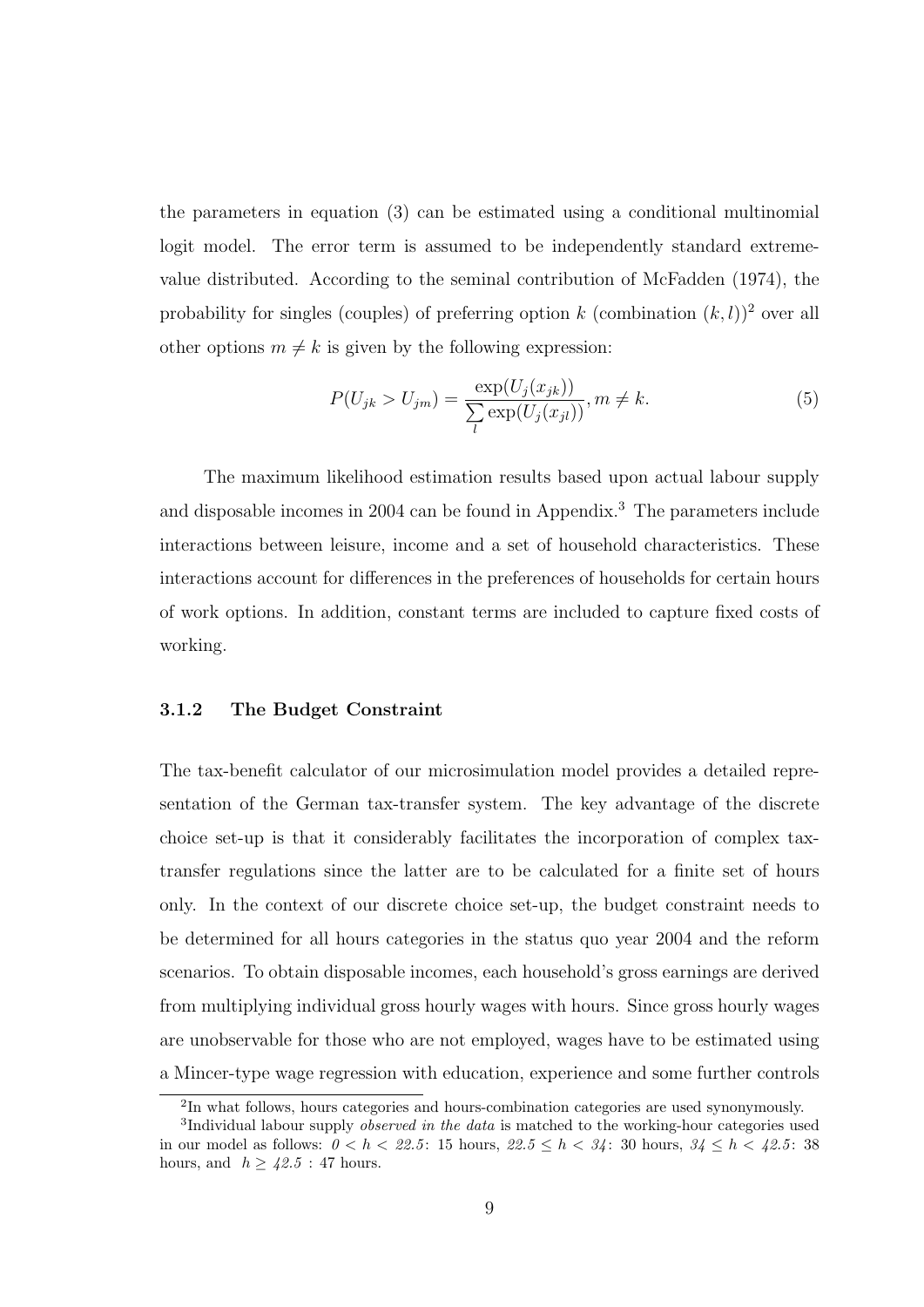(e.g. nationality, marital status). We use Heckman's (1979) selectivity correction to account for the positive selection of employed individuals for whom wages are observed. Other sources of income, such as income from rents, are added to labour earnings. Net monthly incomes are calculated by deducting income taxes and social security contributions from gross monthly incomes according to the German tax system. Finally, disposable monthly incomes are obtained by adding transfer payments. When determining the entitlement to social assistance, unemployment assistance and ALG II, we further attempt to account for household wealth. Later, for the policy simulations, we use a first-order approximation of the tax-transfer system. This is done by disturbing the calculations of disposable income marginally at all relevant points to calculate numerically the local effective marginal burden of the total tax-transfer system.

#### 3.1.3 Simulation Method

Given the individual parameters of the utility functions and expected disposable incomes for the pre and post-reform situation, we can proceed to simulate labour supply effects. We use the Duncan-Weeks (1998, see also Creedy and Kalb 2005) simulation method that exploits the fact that we have information about the choices of the households in the initial situation. This information can be used to transform the utility evaluations of the disposable incomes into conditional probabilities. To do so, we take independent random draws from an extreme-value distribution, which are added to the deterministic part of the utility function (3). We retain only those random numbers that maximise pre-reform utility at the observed working hours. For each household, we retain 100 random numbers for each working hours category (or combination). Doing so, we end up with households choosing exactly one option with a probability of one in the benchmark. Given the post-reform disposable income change, we then recalculate the new utility maximising choice for each realisation of the error terms yielding a genuine probability distribution over all working-time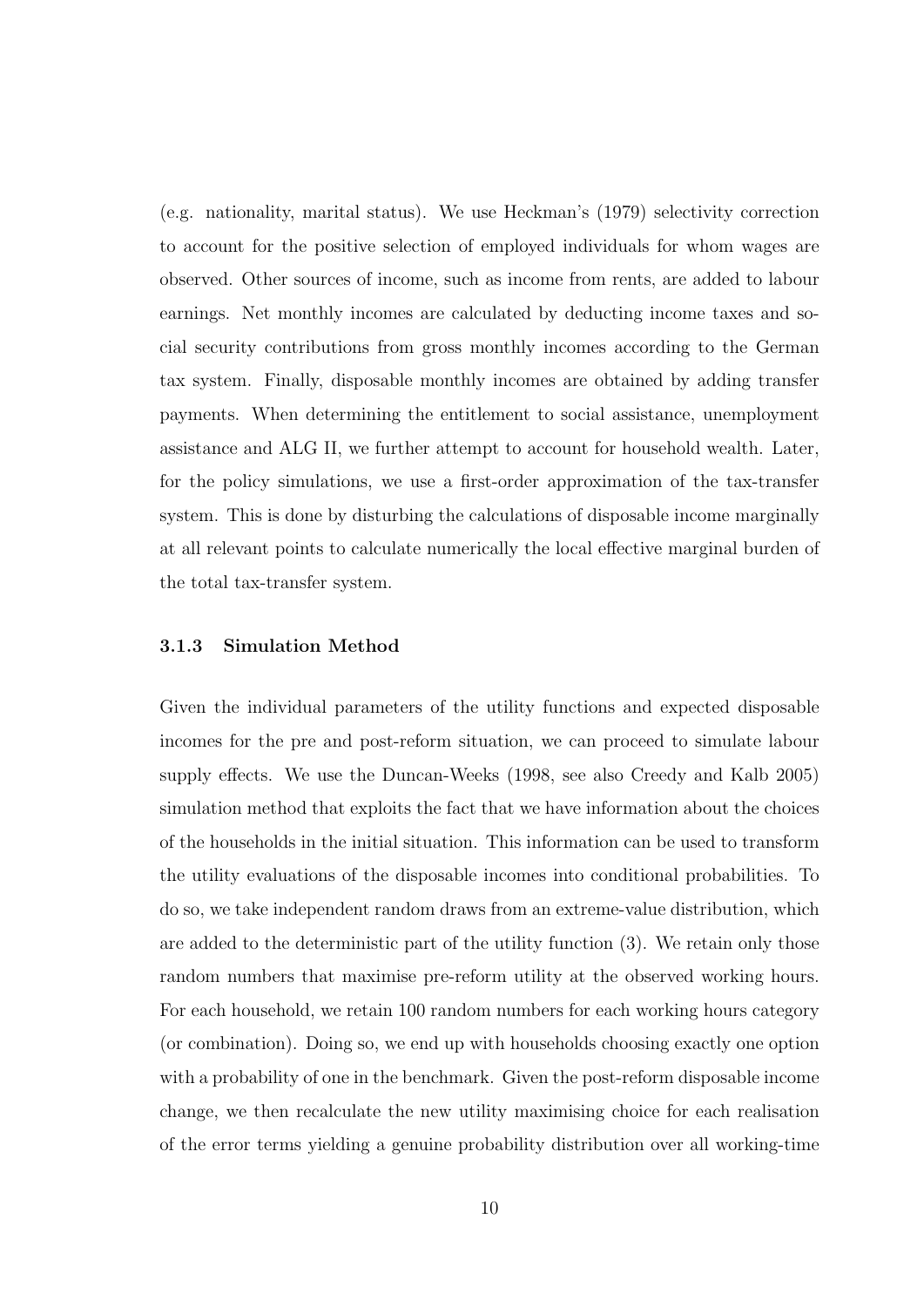categories.

#### 3.2 The CGE-Module

The CGE-module is based on an applied static general equilibrium model. The general equilibrium approach allows for a quantification of direct and indirect effects arising from our policy measures. The distinctive feature of our model is the detailed modeling of the German labour market comprising sector-specific bargaining between trade unions and employers' associations. The model distinguishes between low and high-skilled labour. In each of the seven sectors, a representative firm produces a homogeneous output. Within a nested constant-elasticity-of-substitution (CES) production structure, each firm determines its optimal demand for intermediate and value added inputs. Value added inputs consist of low-skilled labour and a composite of high-skilled labour and capital, the HK-aggregate. This reflects the empirical evidence that low-skilled labour is a relatively good substitute for the HKaggregate whereas capital and high-skilled labour are relatively poor substitutes for each other. In what follows, we only briefly sketch the main components of the CGE model which are most relevant to our analysis. A more detailed algebraic model presentation including a description of the calibration as well as subsequent developments of the model can be found in Böhringer et al. (2005), Boeters (2005, 2006) as well as Arntz et al. (2006 and 2008).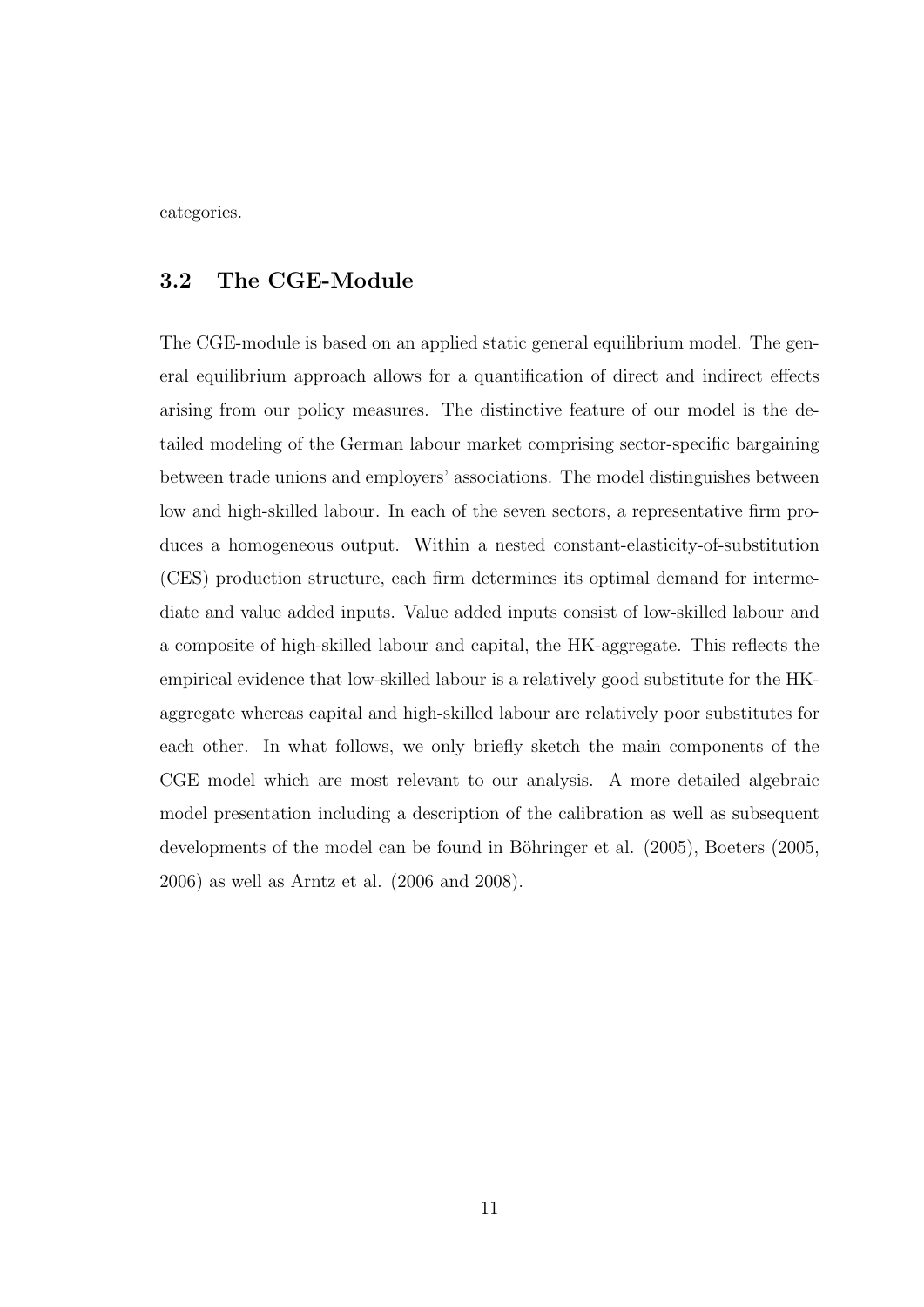#### 3.2.1 Labour Demand

Firms minimise costs at each production nest. The cost functions of the value added aggregate  $c_{va,s}$  and the HK-aggregate  $c_{hk,s}$  for each sector s can be written as:

$$
c_{va,s} = \left[ \beta_s^L \left( \frac{w_{L,s} \cdot (1 + t_{l,s,L})}{\bar{w}_{L,s} \cdot (1 + \bar{t}_{l,s,L})} \right)^{1 - \sigma_s^L} + (1 - \beta_s^L) c_{hk,s}^{1 - \sigma_s^L} \right]^{\frac{1}{1 - \sigma_s^L}}
$$
(6)

$$
c_{hk,s} = \left[ \beta_s^H \left( \frac{w_{H,s} \cdot (1+t_{l,s,H})}{\bar{w}_{H,s} \cdot (1+\bar{t}_{l,s,H})} \right)^{1-\sigma_s^H} + (1-\beta_s^H) \left( \frac{r(1+t_{k,s})}{\bar{r}(1+\bar{t}_{k,s})} \right)^{1-\sigma_s^H} \right]^{\frac{1}{1-\sigma_s^H}}, (7)
$$

where  $\beta_s^L$  und  $\beta_s^H$  denote initial cost shares for low-skilled labour L within the value added aggregate and for high-skilled labour H within the HK-aggregate, respectively.  $\sigma_s^L$  and  $\sigma_s^H$  are elasticities of substitution for the value added and HK-aggregate.  $w_{L,s} \cdot (1+t_{l,s,L})$  and  $w_{H,s} \cdot (1+t_{l,s,H})$  represent the employer's labour costs including wage-related costs per hour for each skill type.  $r(1 + t_{k,s})$  stands for the gross price of capital. Variables with a bar refer to the benchmark situation. This yields the following demand functions for low-skilled labour  $L_{L,s}$  and high-skilled labour  $L_{H,s}$ at the sectoral level s depending on the output level  $Y_s$ :

$$
L_{L,s} = Y_s \left( c_{va,s} \cdot \frac{\bar{w}_{L,s} \cdot (1 + \bar{t}_{l,s,L})}{w_{L,s} \cdot (1 + t_{l,s,L})} \right)^{\sigma_s^L} \tag{8}
$$

$$
L_{H,s} = Y_s \left( \frac{c_{va,s}}{c_{hk,s}} \right)^{\sigma_s^L} \left( c_{hk,s} \cdot \frac{\bar{w}_{H,s} \cdot (1 + \bar{t}_{l,s,H})}{w_{H,s} \cdot (1 + t_{l,s,H})} \right)^{\sigma_s^H} . \tag{9}
$$

#### 3.2.2 Wage Determination and Labour Market Equilibrium

In each sector, an employer's association and a trade union bargain over wages according to the "right-to-manage" approach: parties bargain over wages, and firms decide on labour demand taking the bargained wage as given (see e.g. Oswald 1985). The bargaining outcome results from the maximisation of a Nash function  $\Omega_s$  that includes the objective functions of both parties and their respective fallback options. The objective function of the employer is given by its profit  $\pi_s$ , while the fallback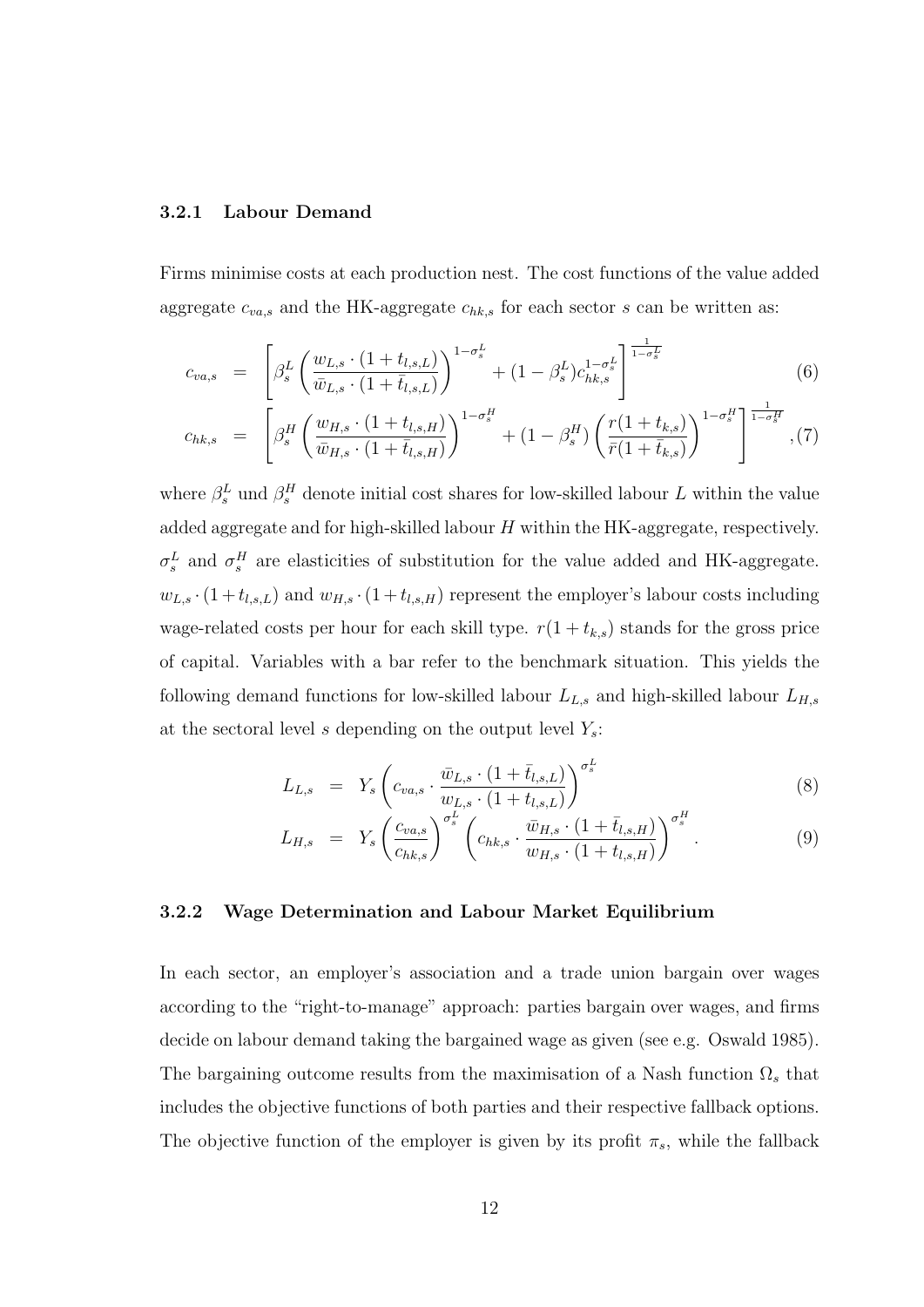option implies zero profits:

$$
ln \Omega_s = ln \pi_s + \rho_{H,s} ln \Gamma_{H,s} + \rho_{L,s} ln \Gamma_{L,s}.
$$
\n(10)

 $\rho_{r,s}$  denotes bargaining power of both skill types  $r = L, H$  relative to the firm's bargaining power. For each skill type, the union's objective function  $\Gamma_{r,s}$  is employment  $L_{r,s}$  times the value of a job  $V_{r,s}$  minus the value of unemployment  $V_{U,r}$ :

$$
\Gamma_{r,s} = L_{r,s} \left( V_{r,s} - V_{U,r} \right). \tag{11}
$$

Following the literature on search unemployment (e.g. Pissarides 1990), the values of the labour market states are recursively determined as weighted averages of the incomes in the case of employment and unemployment, where the weights are computed from the transition probabilities between the labour market states.<sup>4</sup> More specifically, the value of a job  $V_{r,s,t}$  in period t can be expressed as:

$$
V_{r,s,t} = \frac{1}{1+r} \left[ I_{r,s}(1+np c_{r,s}) + (1-\mu_{r,s}) V_{r,s,t+1} + \mu_{r,s} V_{U,r,t+1} \right]. \tag{12}
$$

 $\mu_{r,s}$  represents the sector-specific separation rate from employment to unemployment,  $npc_{r,s}$  is a non-pecuniary pay component <sup>5</sup> and  $I_{r,s}$  is the average disposable income of an employed worker. Under the steady-state assumption, the value of employment equals its value in the previous period. Thus, we can replace the difference between the value of employment and unemployment in equation (11) by:

$$
V_{r,s} - V_{U,r} = \left[\frac{I_{r,s}(1 + npc_{r,s}) - rV_{U,r}}{r + \mu_{r,s}}\right].
$$
\n(13)

The value of unemployment  $V_{U,r}$  is assumed to be exogenously given. Trade unions take a utilitarian perspective with respect to individuals and labour supply options. In other words, an employed individual's average disposable income and the

<sup>&</sup>lt;sup>4</sup>The transition probabilities from employment to unemployment result from the sector-specific separation rates and sectoral unemployment rates. While the separation rates are obtained from the IABS-Employment Subsample, the latter are calibrated within the model.

<sup>&</sup>lt;sup>5</sup>Given the initial wage differentials, the non-pecuniary components are calibrated so as to render unemployed individuals indifferent between employment in the different sectors.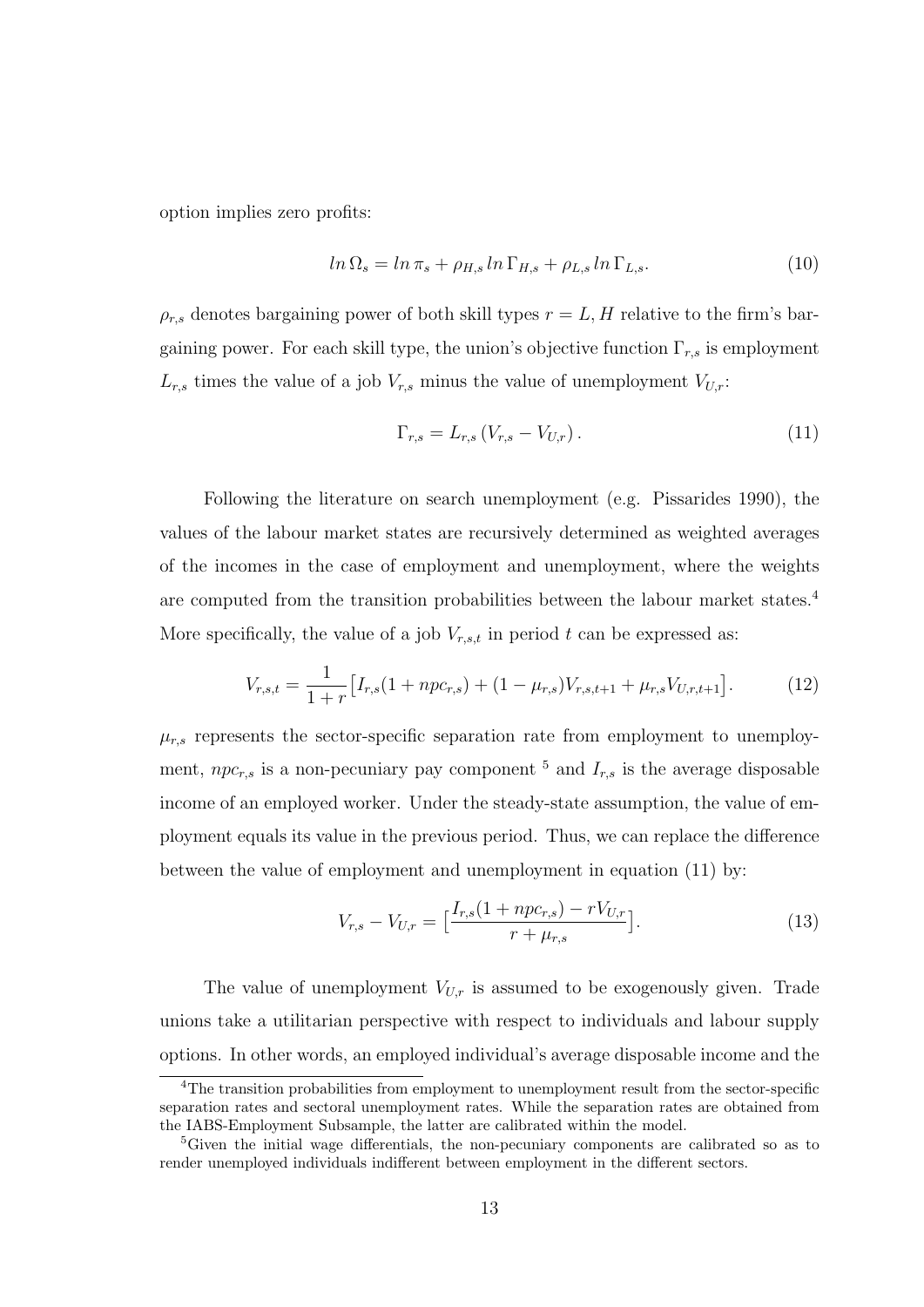value of unemployment are calculated as weighted averages in case of employment and unemployment for all individuals and labour supply options, respectively. <sup>6</sup> In turn, the wage that results from bargaining in general equilibrium is used to derive the income positions of all households in employment. To calculate disposable incomes, we use the numerically approximated values of the marginal effective tax rates (see Section 3.1.2).

A reform of the tax-transfer system has two important implications for wage determination: First, the reforms affect the effective marginal tax rates either through an explicit change in tax rates or through lower transfer withdrawal rates. Trade unions account for these skill-specific marginal tax rates in the negotiations. A-priori, the net effect is not clear because the marginal burden increases for some individuals while it decreases for others. Koskela and Vilmunen (1996) show in this context that with a constant average tax rate, an increase in the effective marginal tax rate raises the degree of tax progression, which leads to wage moderation on behalf of unions. Second, a reform of the transfer system reduces the expected income when unemployed and, thus, the value of the fall-back position of unions. For given labour demand, this effect is further accentuated if the probability of becoming unemployed is raised due to increased labour market participation.

Outcomes of these sector-specific negotiations are the wages for low and highskilled individuals. Firms determine their optimal labour demand according to equation (8) and (9), taking the bargained wages as given. Unions anticipate firms' labour

<sup>&</sup>lt;sup>6</sup>For couple households, the average disposable income of an employed individual is calculated as a weighted expected value, taking into account different labour market states "employed" (e) and "unemployed" (n) of the spouse. The disposable income for positive labour supply options is linked to the labour market status "employed"  $(e)$ . In contrast, for individuals who are "involuntarily unemployed"  $(n)$  we assign the disposable income for zero hours labour supply, which is strongly determined by the German transfer system - irrespective of the actual labour supply decision. As weights for the different labour market states, we use the probabilities  $P_{e,i} = (1 - u_r)$  und  $P_{n,j} = u_r$ , where  $u_r$  represents the household-type specific unemployment rate. In our model, we distinguish 42 household types (see Table A1). For these categories we calibrate householdspecific unemployment rates by splitting non-working individuals into voluntarily and involuntarily unemployed persons so as to match the skill-specific unemployment rates in the benchmark.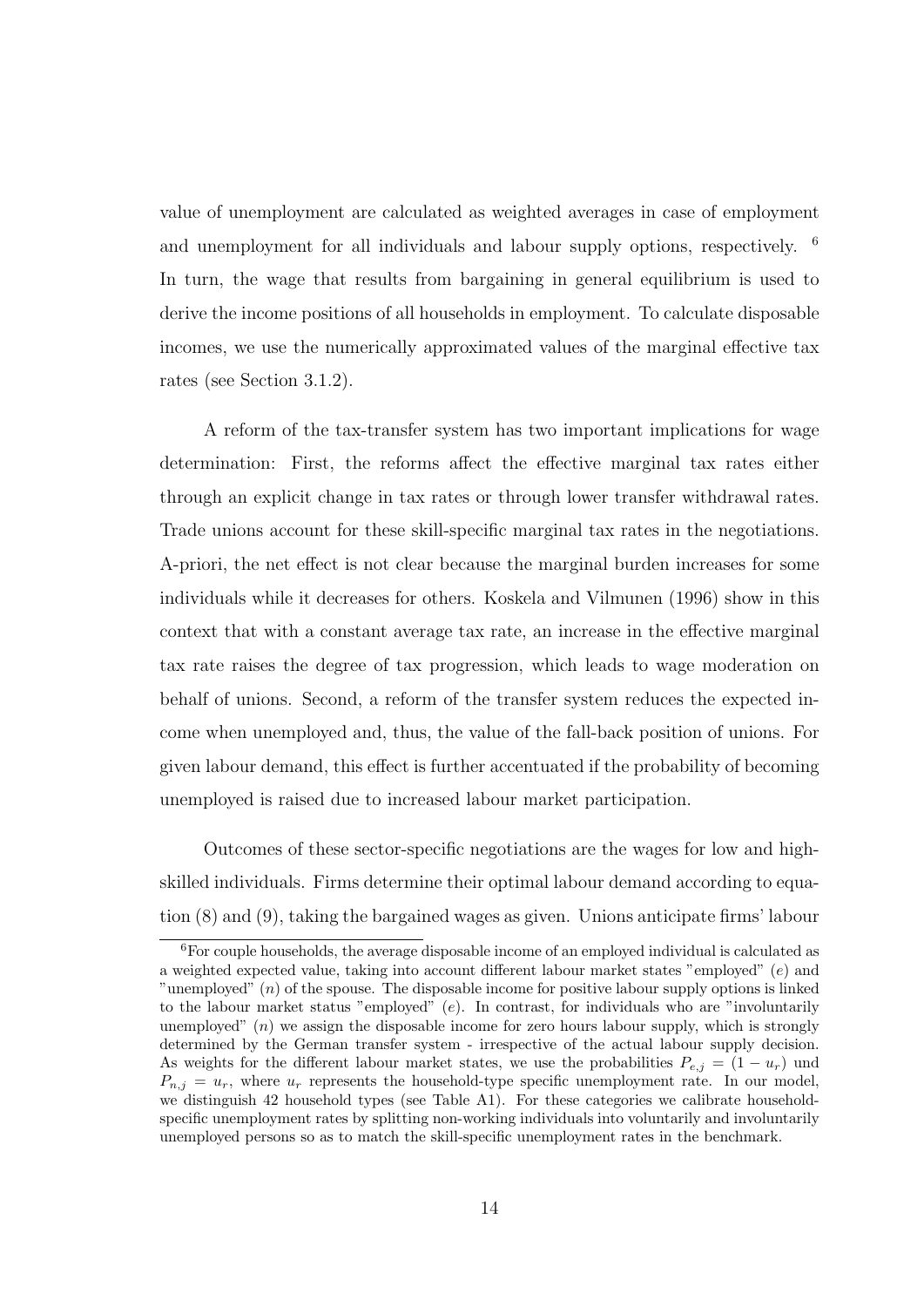demand decisions, which influences the outcome indirectly. The difference between labour supply and demand endogenously determines unemployment. Individuals are mobile among sectors. In equilibrium, job-seekers must be indifferent between any two of the sectors.

#### 3.2.3 Budget Neutrality

The scenarios are modeled as budget neutral reforms by fixing the budget  $T$  in real terms according to the benchmark level. Government revenues consist of taxes on capital  $K_s$ , labour, consumption  $C_z$  of commodity z, output  $Y_s$  and profits  $\pi_s$ :

$$
T = \sum_{s} t_{k,s} rK_s + T_{MS} + \sum_{z} t_{c,z} p_{c,z} C_z + \sum_{s} t_{y,s} p_{y,s} Y_s + \sum_{s} t_{\pi} \pi_s, \qquad (14)
$$

where  $t_{k,s}$  is the capital tax rate,  $t_{c,z}$  the consumption tax rate,  $t_{y,s}$  the output tax rate, and  $t_{\pi}$  the profit tax rate. r,  $w_{i,s}$ ,  $p_{c,z}$  and  $p_{y,s}$  denote the respective prices. All other taxes paid by firms, e.g. trade taxes, are subsumed under the profit tax.  $T_{MS}$  is the balance of labour income taxes plus social security contributions minus transfer payments to those households captured by the microsimulation module. The income tax contains a proportional adjustment parameter that is used for balancing the public budget in the counterfactual policy simulations. According to our comprehensive income tax, this refers to the tax rates  $t_{k,s}$ ,  $t_{\pi}$  and taxes on labour that are included in  $T_{MS}$ .

#### 3.3 Linking the Microsimulation and CGE-Modules

The labour supply module and the CGE module are kept separate and iterated until we arrive at a global solution. Using the labour supply module, we first derive the labour supply reactions of our policy measures. Given the partial equilibrium nature of this analysis, wages and unemployment rates are held constant. The resulting labour supply is aggregated (by skill type) and transferred to the CGE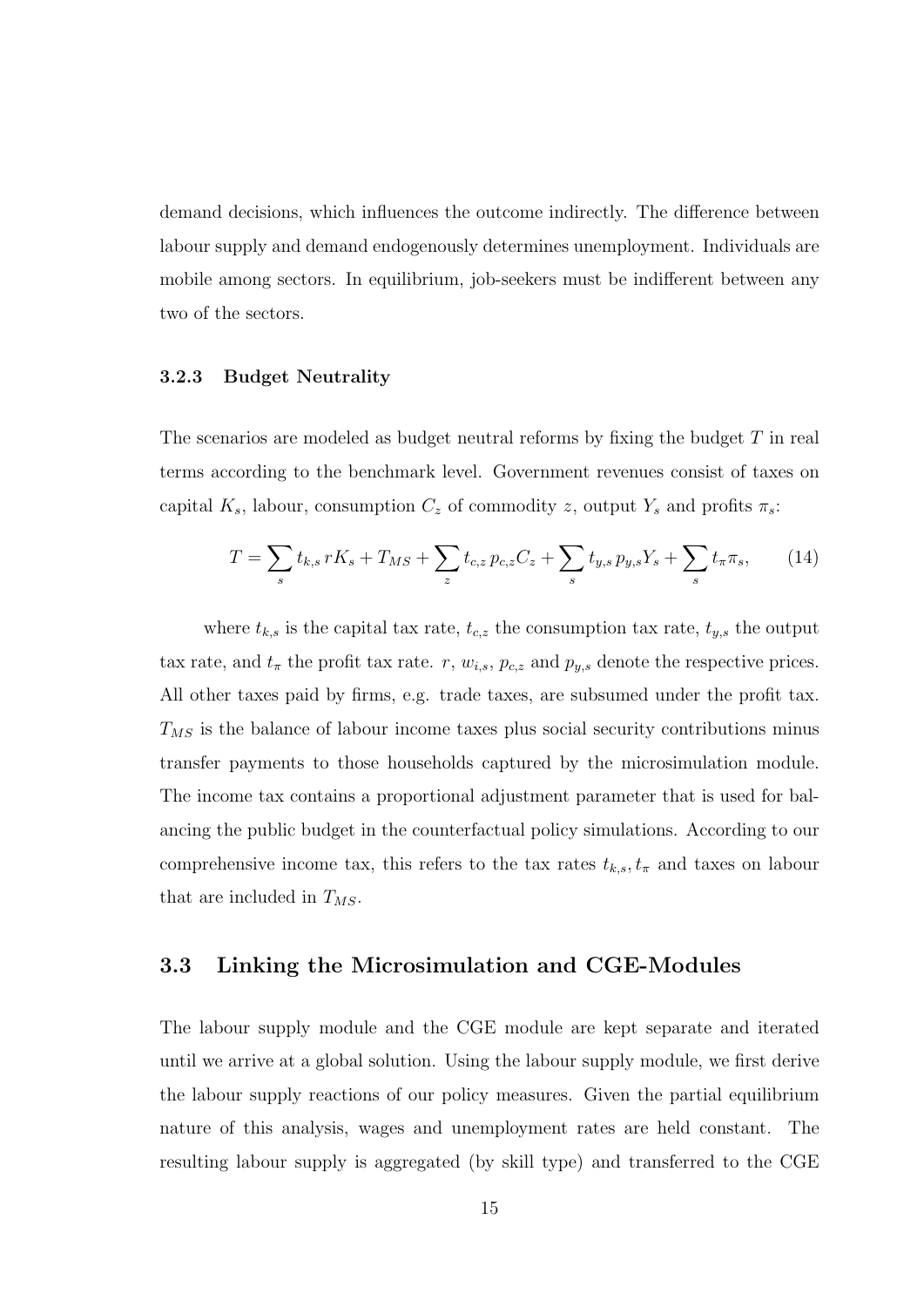model. Running the CGE model, we derive wage reactions and changes in the unemployment rate resulting from the change in labour supply. The changes in wages and income taxes required to balance the public budget are fed back to the labour supply module for the next iteration, where the next round's labour supply effects are computed. This proceeds until the two modules converge. The convergence criterion is the change in the unemployment rates: if the change in unemployment rates between two subsequent iterations of less than 10e-5, the solution is found.

Transferring data from the labour supply module to the CGE module requires the aggregation of individual labour supply per skill type. To do so, labour supply in hours is weighted by the respective wage rate of the benchmark yielding skill-specific labour supply in efficiency units. We assume that the individual wages move in proportion to the average macroeconomic wage of the respective skill group. When transferring data from the CGE module to the labour supply module, it is therefore first necessary to adjust individual wages and, second, to account for the change in the income tax rate, which is used to balance the government's budget in the CGE module.

### 4 Expected Economic Effects

Both basic income scenarios strongly affect the whole population. Crucial for the decision whether to participate in the labour market or not is the comparison of the basic income with the transfers an individual receives in the current system. In the status quo, all transfers such as unemployment benefits and social assistance are means-tested. Therefore, all unemployed individuals that are not entitled to transfers in the status quo are better off in the scenarios where they receive the unconditional basic income. We expect these individuals not to react to the reform scenarios along the extensive margin and therefore not to participate in the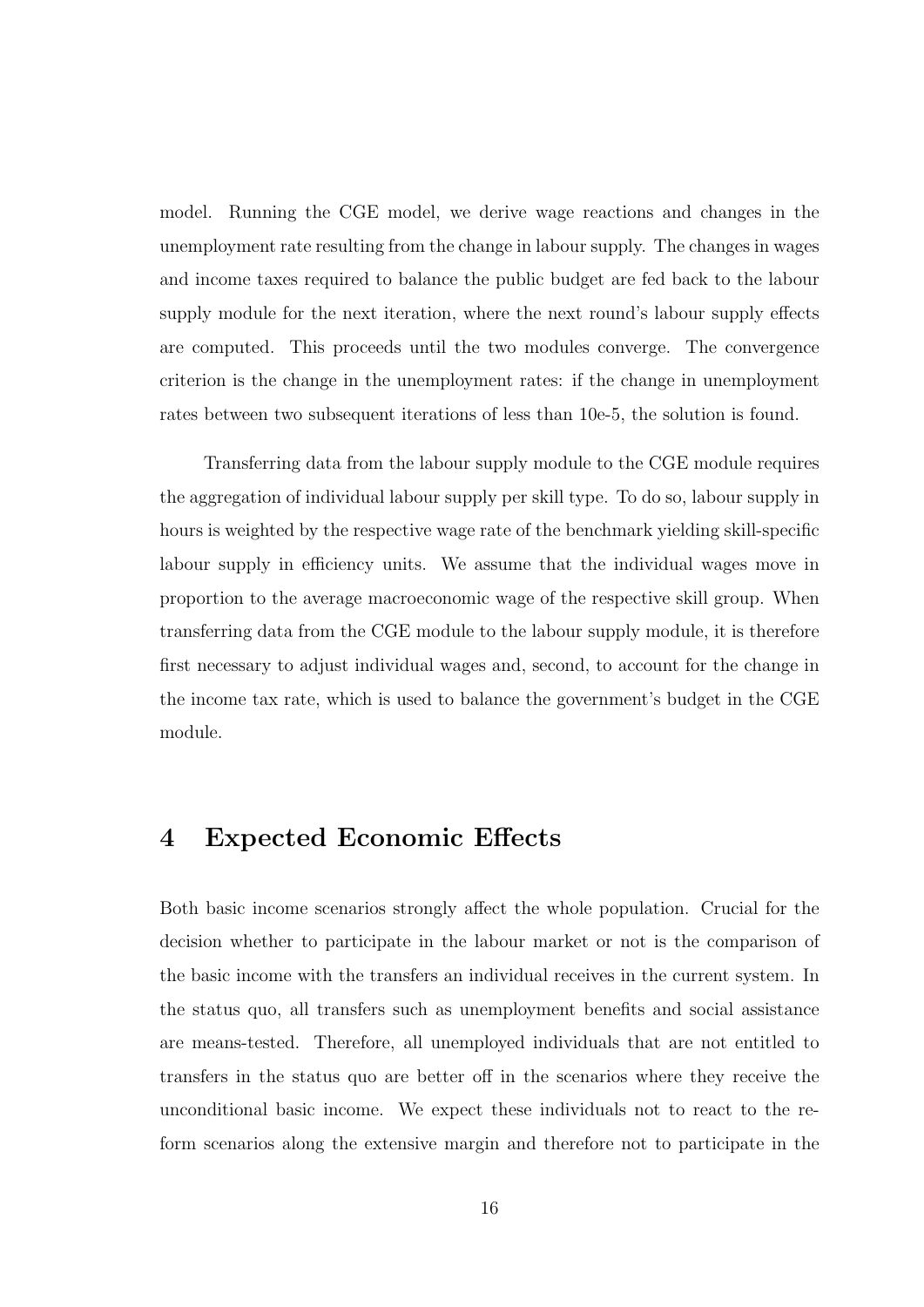labour market. The participation decision might go either way for other individuals, depending on the wedge between net earnings and the basic income in case of unemployment.

For an individual receiving unemployment benefits in the status quo, this wedge is relatively low. In the first scenario, however, the labour supply decision along the extensive margin might be affected by the change in the transfer withdrawal rate: The transfer withdrawal rate for individuals with an income under  $1,600\in$  is 50%, which is much lower than the withdrawal rate currently applied in the system (which is around 80%). This might lead to an increase in the participation for the individuals with a low qualification level and low wages.

Moreover, in the second reform scenario, an unintended participation effect might arise for couples: As it is commonly the case in the status quo, the male spouse works full-time while the woman supplements household earnings having a part-time job. We expect for these women that the switch from joint to individual taxation discourages labour supply along the extensive margin: While the full-time working spouse faces a marginal tax rate of 34.9%, the wife's withdrawal rate in case of part-time employment is 80% (assuming that with a part-time job one's earnings remain under the 1,600 $\in$  threshold). Female spouses are likely to choose not to participate in the labour market and to receive the basic income instead. We would therefore expect the participation rate of women in couples to fall but the man, who faces a lower marginal tax rate, to compensate for the woman's decrease in labour supply.

For what concerns the reactions at the intensive margin, there is no clear answer a priori. The effect on the intensive margin will depend on which effect between the income effect due to the large tax allowance and the substitution effect due to the change in the marginal tax rate is prevailing. We expect both the income and substitution effects to go in the same direction of discouraging work in the first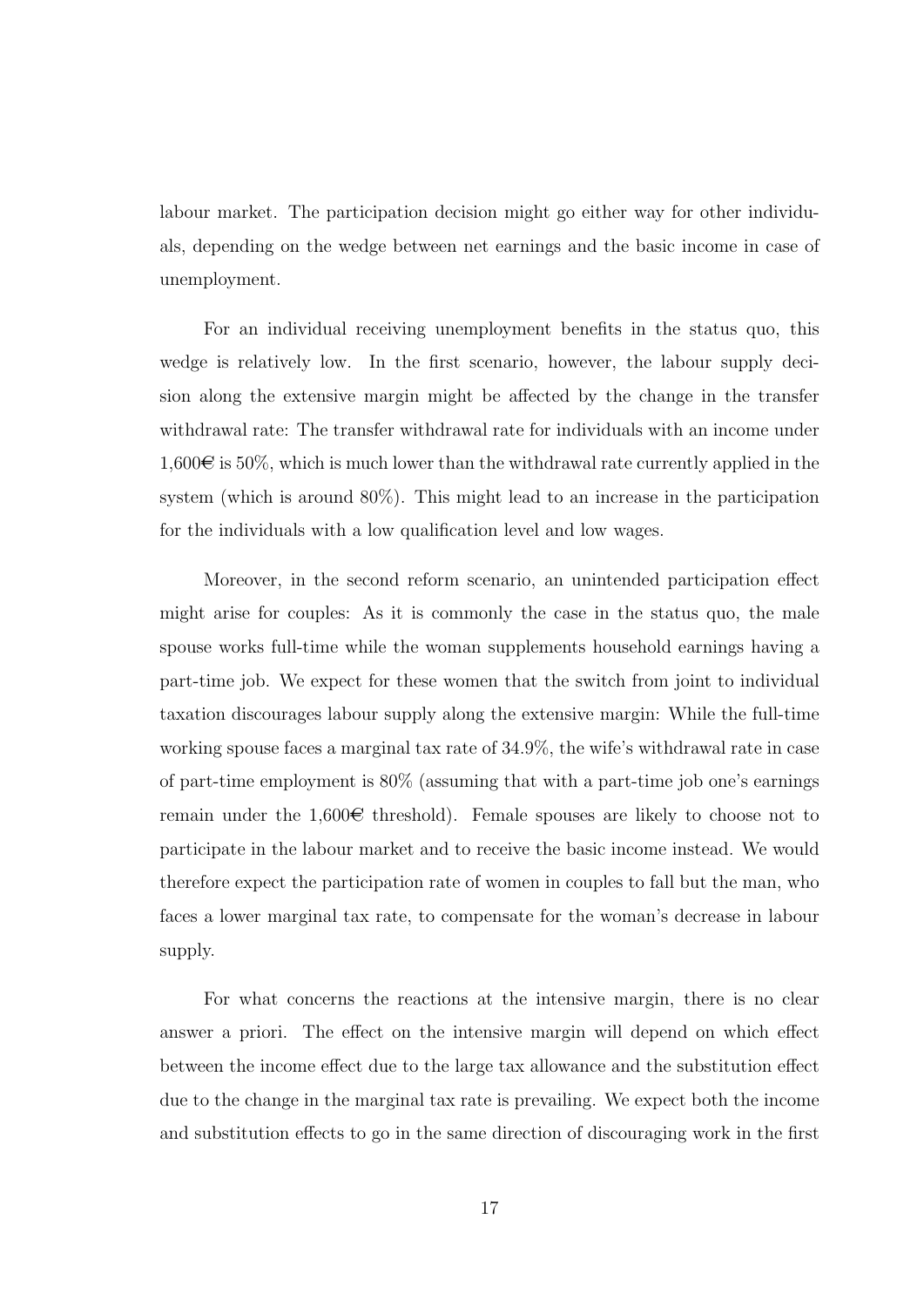scenario, while for the second scenario it is not clear a priori whether one or the other will prevail, since they go in opposite directions: a lower marginal tax rate is together with a smaller tax allowance.

We use the example of single persons without children to show the expected economic effects of the scenarios: Figure 2 displays the disposable income as a function of gross income of the status quo and the two scenarios. The first scenario has a clear income effect on individuals receiving social assistance and on those with low earnings: the income effect is gradually decreasing with the increase of earnings after the kink of the income function at  $1,600\infty$  so that we expect a positive labour supply response from these individuals. The second scenario instead is expected to have positive income effects only on those with an income above the  $1,000\in$ threshold, and the effect is increasing with the increase of earnings, while almost no effect is expected for those under the  $1,000\in$  threshold.



Figure 2: Disposable Income of a Single Person Without Children

18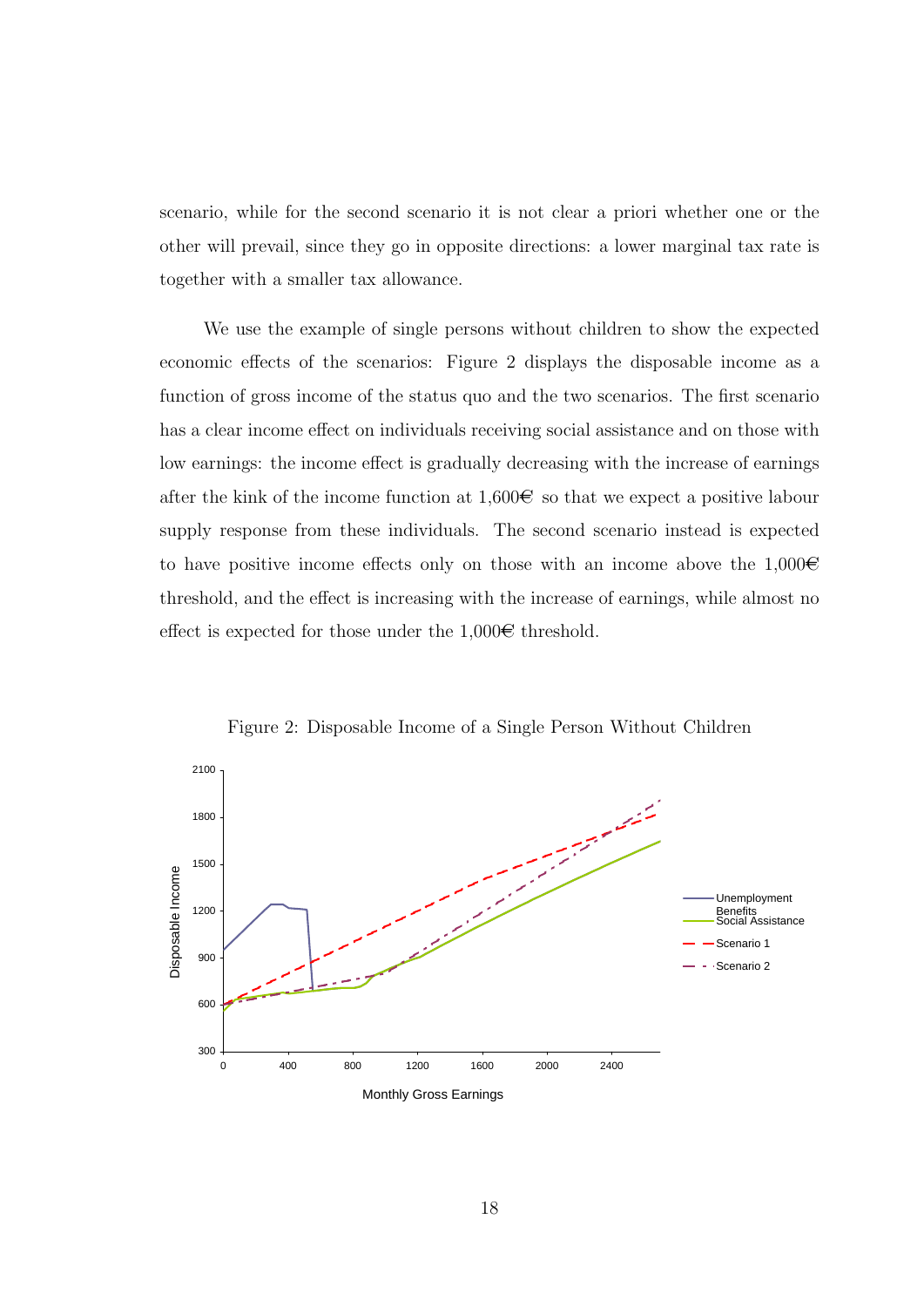# 5 Results

In this section, we first look at the partial equilibrium model. These results allow us to focus on the changes in the relative attractiveness of the labour supply options that directly result from the policy measure. Then, accounting for overall effects within the general equilibrium model shows whether labour supply reactions translate into higher supplied hours or not. In the general equilibrium model, we account for wage and labour demand reactions as well as the adjustment of the marginal income tax rate to balance the public budget.

#### 5.1 Partial Equilibrium Results

In the first reform scenario, imposing a marginal tax rate of 50% below and of 61.3% above the tax allowance threshold, the average working time decreases for all households, as the higher marginal tax rate on incomes exceeding the threshold of 1,600 $\in$ produces a disincentive to work more hours. The results of scenario 1 are presented in the left panels of Tables 2 and 1. While the labour supply decision is uniform

|                                          | Scenario 1 | Scenario 2 |
|------------------------------------------|------------|------------|
| Marginal tax rate (low skilled)*         | 6.47       | $-13.77$   |
| Marginal tax rate (high skilled) $*$     | 10.91      | $-14.18$   |
| Average income (low skilled)             | 16.32      | 19.90      |
| Average income (high skilled)            | 9.81       | 16.45      |
| Average disposable income (low skilled)  | 11.53      | 14.52      |
| Average disposable income (high skilled) | 5.08       | 14.55      |
|                                          |            |            |

Table 1: Marginal Tax Rates and Income Effects – Partial Equilibrium

\* Change in percentage points.

across households, the participation decisions diverge: The participation rate increases for men and decreases for women in partnership. Indeed, the introduction of a negative income tax induces couples to move towards a model where the man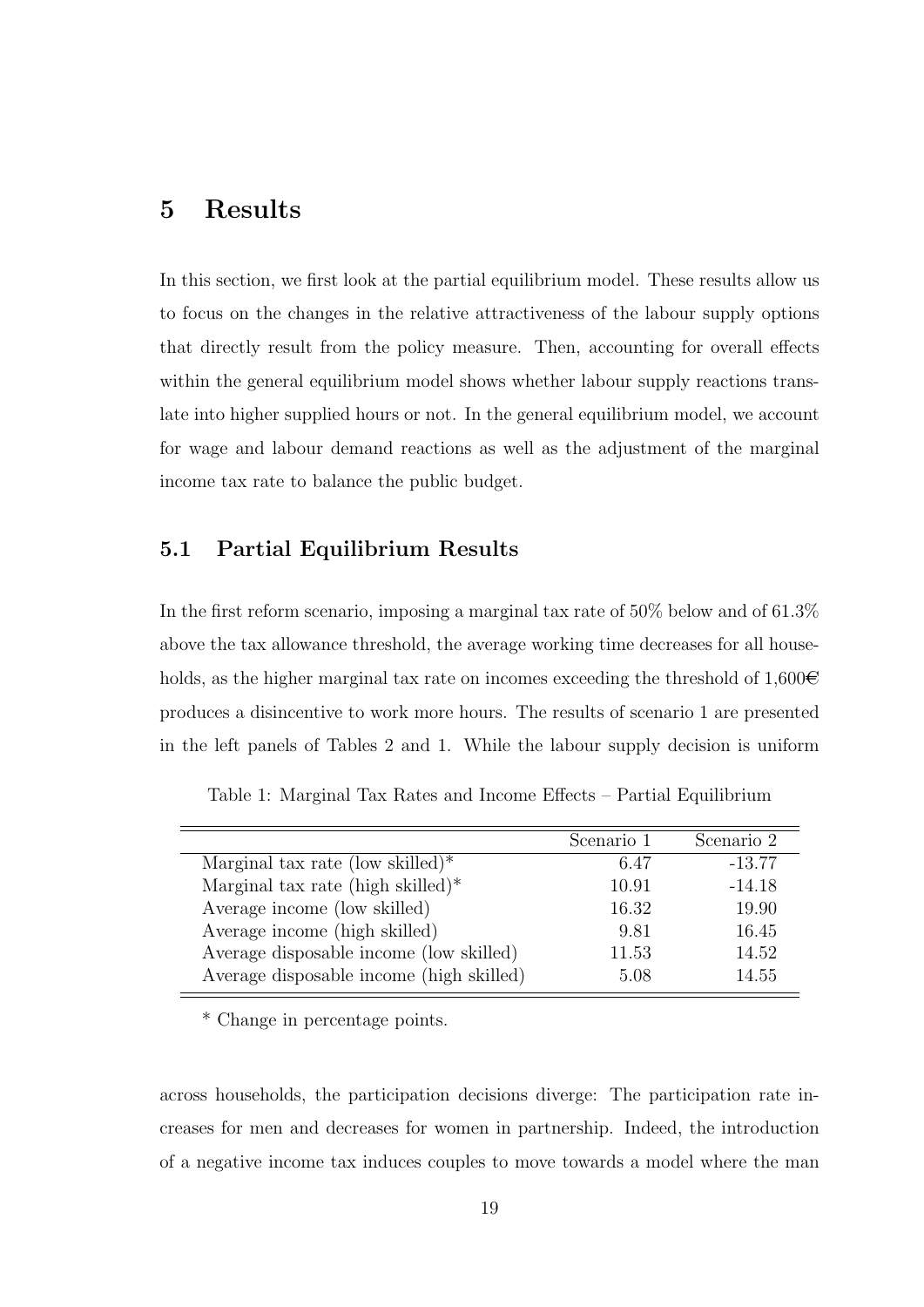is working full time while the woman does not participate in the labour market and receives the basic income. This shift of women towards non participation is generated by the income effect arising with the basic income reform when the person is unemployed. On average, a positive income effect, which is given in Table 1 by the increase in disposable income, reduces labour supply participation<sup>7</sup>. For women in couple the average increase in disposable income when working is lower than the increase in income when not working. <sup>8</sup> . For women in couples there is a high positive income effect when they do not participate in the labour market, due to the high amount of basic income received in the non working option. For low skilled in general instead the income effect is positive in the working hours options, thanks to the lower tax rate they face when they are under the  $1,600\in$  income threshold. As a result, the low skilled increase their participation in the labour market. For the low skilled a reduced withdrawal rate (50% instead of the current 80%) plays a major role in giving an incentive to participate in the labour market. The opposite is true for the high skilled, and this is due to the high tax rate they face when they earn more than  $1,600 \in$ .

Since the average working time of low skilled remains basically unchanged after the reform  $(-0.3\%)$ , the net effect on total labour supply of the low skilled is positive. For high-skilled workers instead the total labour supply decreases. Thus, the overall percentage change in labour supply for the whole economy is negative. The disposable income of both an unemployed and an employed person increases due to the higher amount of benefits received with the basic income reform.

In the second scenario, where a lower marginal tax rate on income above the tax allowance threshold is applied, we observe an increase in the average working

<sup>7</sup>Appendix A.2 gives details of the changes in disposable income for the five hour categories for different household types.

<sup>8</sup>This difference is higher for women without children, due to the higher amount of benefits received for children. In the current system indeed children benefit amounts to  $150\epsilon$  per child, while with the basic income reform each child receives  $300\text{C}(500\text{C})$  of basic incomes net of the health premium of  $200\epsilon$ ).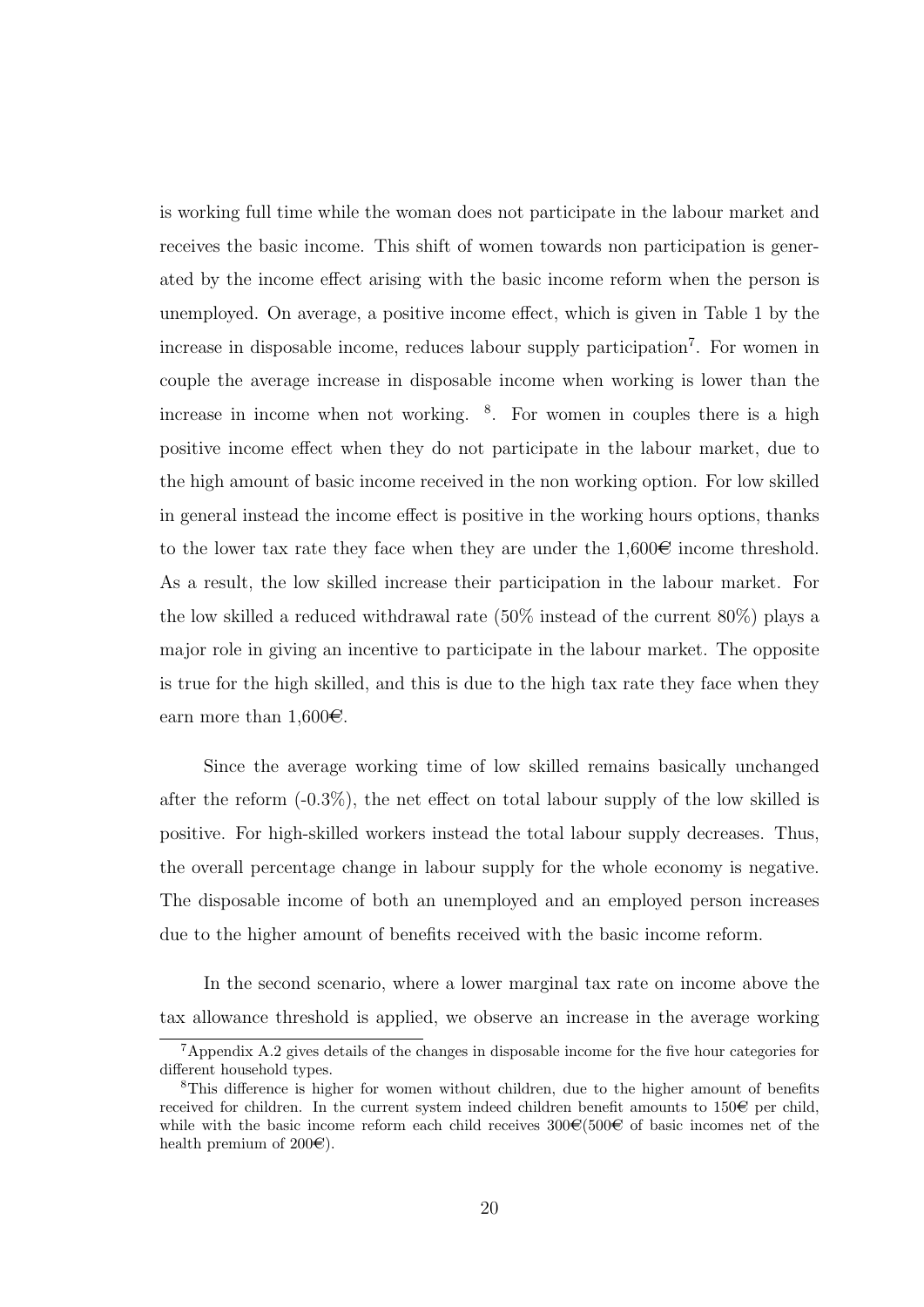|                 |         | Scenario 1 |         |           | Scenario 2 |         |  |
|-----------------|---------|------------|---------|-----------|------------|---------|--|
|                 | PR      | AWT        | TLS     | <b>PR</b> | <b>AWT</b> | TLS     |  |
| All             | $-0.50$ | $-0.72$    | $-1.37$ | $-2.41$   | 2.18       | $-1.06$ |  |
| Men in couple   | 0.76    | $-1.03$    | $-0.19$ | 0.50      | 0.78       | 1.34    |  |
| Women in couple | $-2.63$ | $-1.11$    | $-5.17$ | $-6.37$   | 2.96       | $-7.26$ |  |
| Singles         | 1.01    | $-0.97$    | 0.31    | $-0.29$   | 1.36       | 0.98    |  |
| Low skilled     | 0.53    | $-0.03$    | 0.83    | $-2.95$   | 2.01       | $-2.85$ |  |
| High skilled    | $-0.68$ | $-0.80$    | $-1.65$ | $-2.32$   | 2.18       | $-0.83$ |  |

Table 2: Labour Supply Effects – Partial Equilibrium

PR: participation rate (change in percentage points), AWT: average working time (change in per cent), TLS: total labour supply in hours (change in per cent)

time for all groups of individuals, who have an incentive to work more hours (the substitution effect dominates the income effect in this case).

The participation rate of women in couple decreases dramatically in this scenario, due to the large income effect which is generated by the simultaneous implementation of the basic income together with a higher marginal withdrawal rate below the tax allowance threshold, compared to the marginal tax rate applied above it. In this case, the incentives for the second earner to participate in the labour market are very low, due to the generous amount of transfers they receive, combined with the high withdrawal rate. For women in couples, indeed, the relative attractiveness of non participation is now higher with respect to the status quo, and the consequence is a decrease in the participation rate of married women. In this scenario the moving of couple households toward the model "man working full-time and woman not working" is even stronger.

For all singles the hour categories of part time jobs (15 and 30 hours), which are chosen in the status quo more frequently by women, lose their attractiveness relatively to the non participation decision (in terms of relative change of disposable income)<sup>9</sup> . For men in couples instead there is an incentive to work caused by income

<sup>&</sup>lt;sup>9</sup>In Appendix A.3, we report the changes in average disposable income after the reform.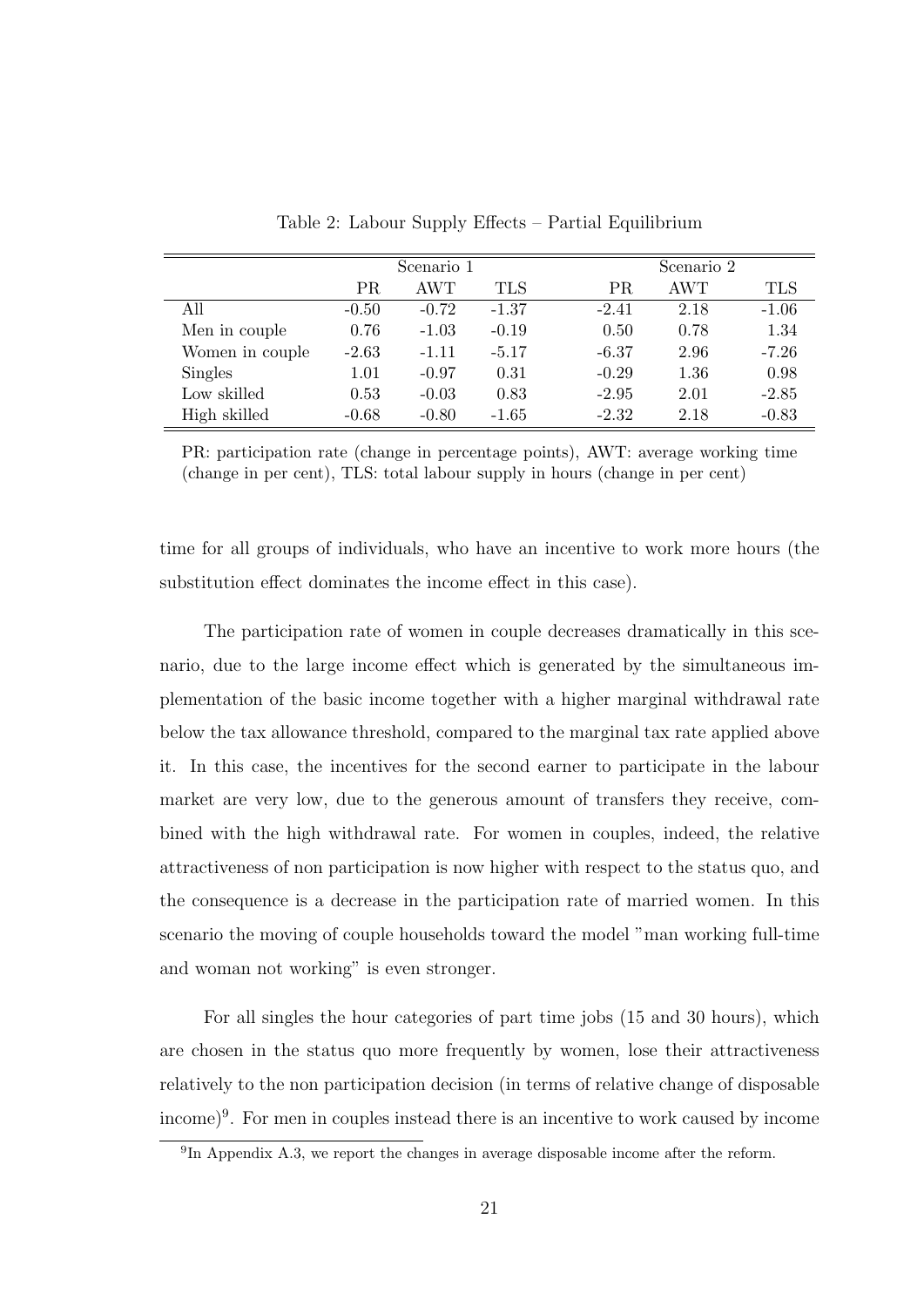effects (the average income change of the participation options is generally higher than the change in income in the non participation option), and so we observe a slight increase in their participation rate. However, both responses are relatively small compared to the one given by women in couple. In both low and high skilled workers the negative response in participation by women prevails, and we observe a general decrease both in the participation rate and in the total labour supply for high and low skilled workers. The overall effect on total labour supply is also negative (- 1%), but less pronounced than in the first scenario. The disposable income for both an unemployed and an employed person increases more than in the first scenario, due to the lower tax rates on income above the tax allowance threshold.

#### 5.2 General Equilibrium Results

Table 3 reports the labour supply responses in the general equilibrium, while Table 5 shows the change in other macroeconomic variables. Labour supply changes observed are in general qualitative the same as in the partial version but the general equilibrium mitigates most effects. In the first alternative, the average working time decreases for all the categories, while in the second scenario it increases. This effect is always due to the change in the tax rate on income above the tax allowance threshold. Participation rates for women in partnership fall in both scenarios.

The changes in the participation rates of men in couples and singles are in general equilibrium slightly higher than in partial equilibrium due to the reaction of wages. The change in the participation is driven by income effects, while the fall in the average working time, which is observed for all groups, is due to the increase of the tax rate on income above the tax allowance threshold. Labour supply of low skilled increases (Table 3), thus generating a reduction in their wage (Table 5). This decrease in the wage for low skilled can be understood considering the role played by trade unions in bargaining the wage levels with firms. This bargaining process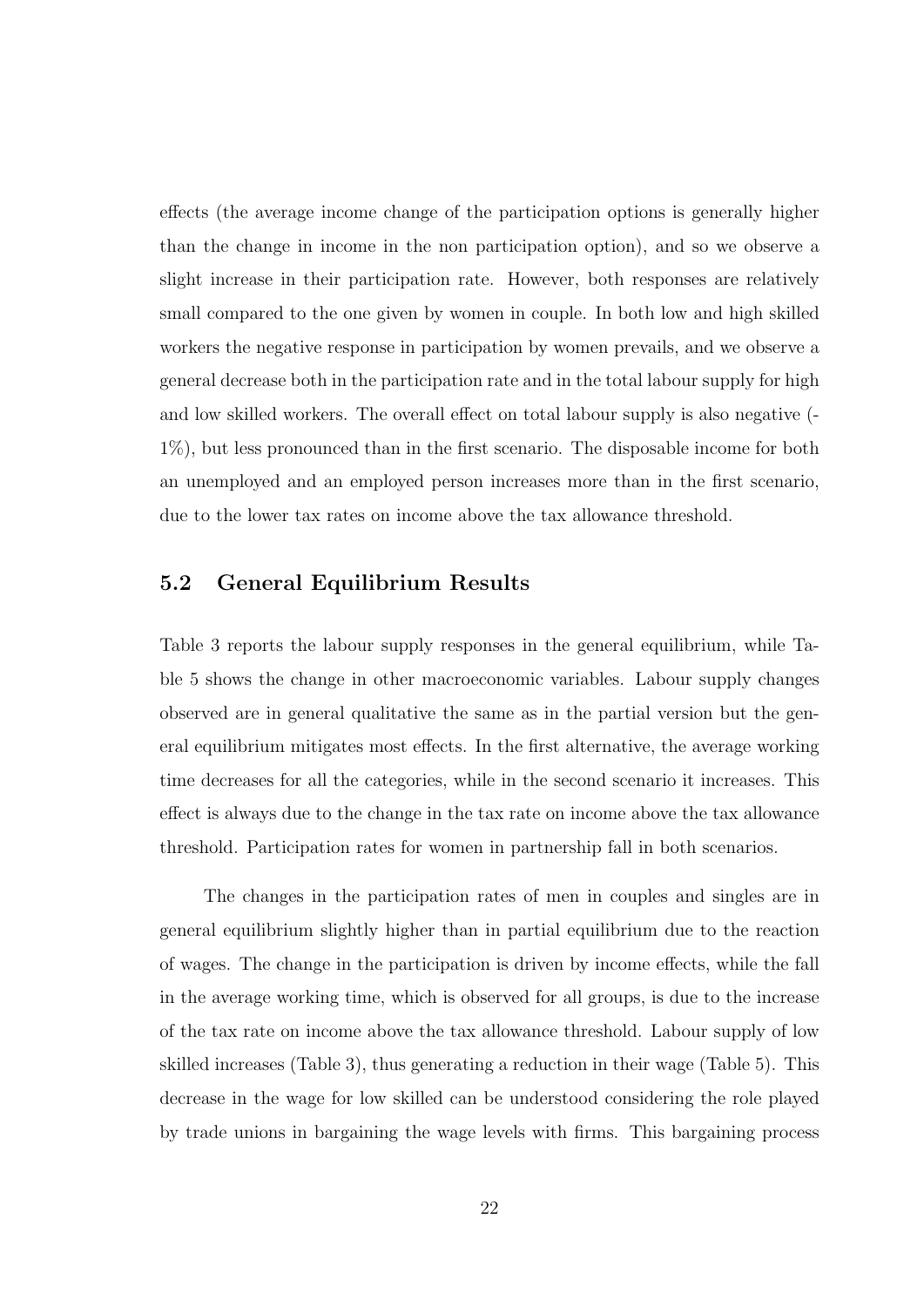|                 | Scenario 1 |         |            |         | Scenario 2 |         |  |
|-----------------|------------|---------|------------|---------|------------|---------|--|
|                 | PR.        | AWT     | <b>TLS</b> | PR.     | AWT        | TLS     |  |
| All             | $-0.22$    | $-0.66$ | $-0.95$    | $-2.51$ | 2.18       | $-1.18$ |  |
| Men in couple   | 0.85       | $-1.01$ | $-0.08$    | 0.64    | 0.82       | 1.53    |  |
| Women in couple | $-2.17$    | $-0.88$ | $-4.24$    | $-6.76$ | 2.76       | $-8.07$ |  |
| Singles         | 1.25       | $-0.87$ | 0.72       | $-0.24$ | 1.34       | 1.02    |  |
| Low skilled     | 0.54       | $-0.07$ | 0.80       | $-2.83$ | 2.23       | $-2.44$ |  |
| High skilled    | $-0.36$    | $-0.72$ | $-1.17$    | $-2.45$ | 2.16       | $-1.02$ |  |

Table 3: Labour Supply Effects – General Equilibrium

PR: participation rate (change in percentage points), AWT: average working time (change in per cent), TLS: total labour supply in hours (change in per cent)

affects wages through three main channels: the value of unemployment (and thus the general level of transfers), the change in the participation rate (which affects the transition rate from unemployment to work), and the marginal tax rates. In our case, for low skilled, we observe that the value of unemployment, the participation rate and the marginal tax rate increase. The first force works giving an upward pressure on wages, while the other two forces have a downward pressure on the wage level. In the case of the low skilled, the last two forces are dominating the first one, and we observe a reduction in their wage level. For high skilled, instead, again we have an improvement of the fallback option, and an increase in the marginal tax rates on incomes. However, the participation rate for this group is decreasing, and the overall effect of these three forces on the wage level is a contained upward pressure. The effect of a wage reduction is a raise in the labour demand for the low skilled, for which the unemployment level is reduced (the increase in the employment level overcomes the one observed in labour supply, thanks to the sensitive reduction in the wage level). For high skilled we have exactly the opposite: the wage for them raises, and their employment level decreases. Unemployment is observed to fall for high skilled because their labour supply has decreased more than what employment does. Indeed, owing to the rather small increase in the wage level (0.3%), the fall in the employment level is contained  $(-0.12\%)$ . The overall effect on aggregate employment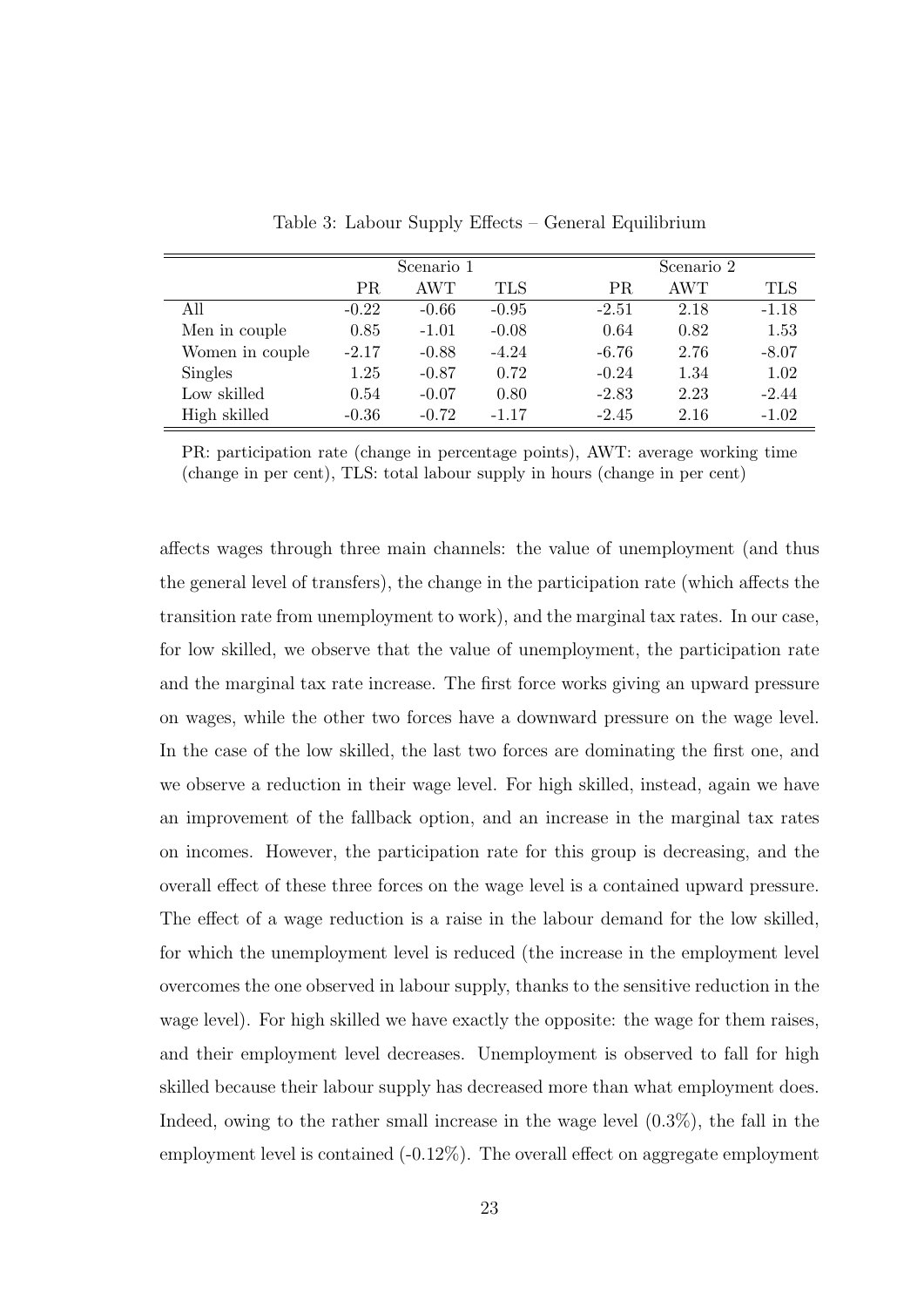is slightly positive. <sup>10</sup>

In the second scenario, the labour supply results also go in the same direction that was observed in the partial equilibrium analysis. The participation decision is mainly driven by the income effects brought about by the reform, while the increase in the average worked time for all categories is due to the lower tax rate on income above the tax allowance threshold. For some groups, such as persons in partnership and singles, the responses to the reform, both in the participation rates and in the average working time, are in the same direction but more accentuated with the general equilibrium effects. This is mainly due to the change in the wage level implied by the general equilibrium adjustment.

Table 4: Skill-Specific General Equilibrium Results

|                                       |           | Scenario 1                                        | Scenario 2 |           |  |
|---------------------------------------|-----------|---------------------------------------------------|------------|-----------|--|
|                                       |           | Low Skilled High Skilled Low Skilled High Skilled |            |           |  |
| Employment                            | 2.09%     | $-0.12\%$                                         | $-3.73\%$  | $-1.03\%$ |  |
| Unemployment rate (in hours) $*$      | $-2.05$   | $-1.31$                                           | 2.22       | 0.92      |  |
| Unemployment rate (in persons) $*$    | $-2.53$   | $-1.59$                                           | 2.60       | 0.98      |  |
| Gross wage                            | $-2.91\%$ | $0.34\%$                                          | $5.27\%$   | 2.47\%    |  |
| Marginal tax rate*                    | 6.51      | 10.99                                             | $-13.11$   | $-13.22$  |  |
| Average income, unemployment          | 15.48\%   | 10.42\%                                           | 21.28\%    | 17.36%    |  |
| Average disposable income, employment | 10.66\%   | 5.56%                                             | 16.93%     | 14.98%    |  |
| Average gross income, employment      | $-3.88\%$ | $-0.85\%$                                         | 5.85%      | 3.67%     |  |

\* Change in percentage points.

However, the overall general equilibrium results on total labour supply are smaller in magnitude than the partial equilibrium ones. Basically, what we observe both for high and low skilled is that their labour supply decreases, thus generating an increase in their wage level. Again, this effect must be read through the wage

 $10E$ ven if the increase in the employment level of low skilled is relatively big in percentage points (2.1%), we recall the fact that the high skilled are much more numerous than the low skilled ones, so that the net effect is only slightly positive (0.06%), and this causes a rather small increase in the GDP.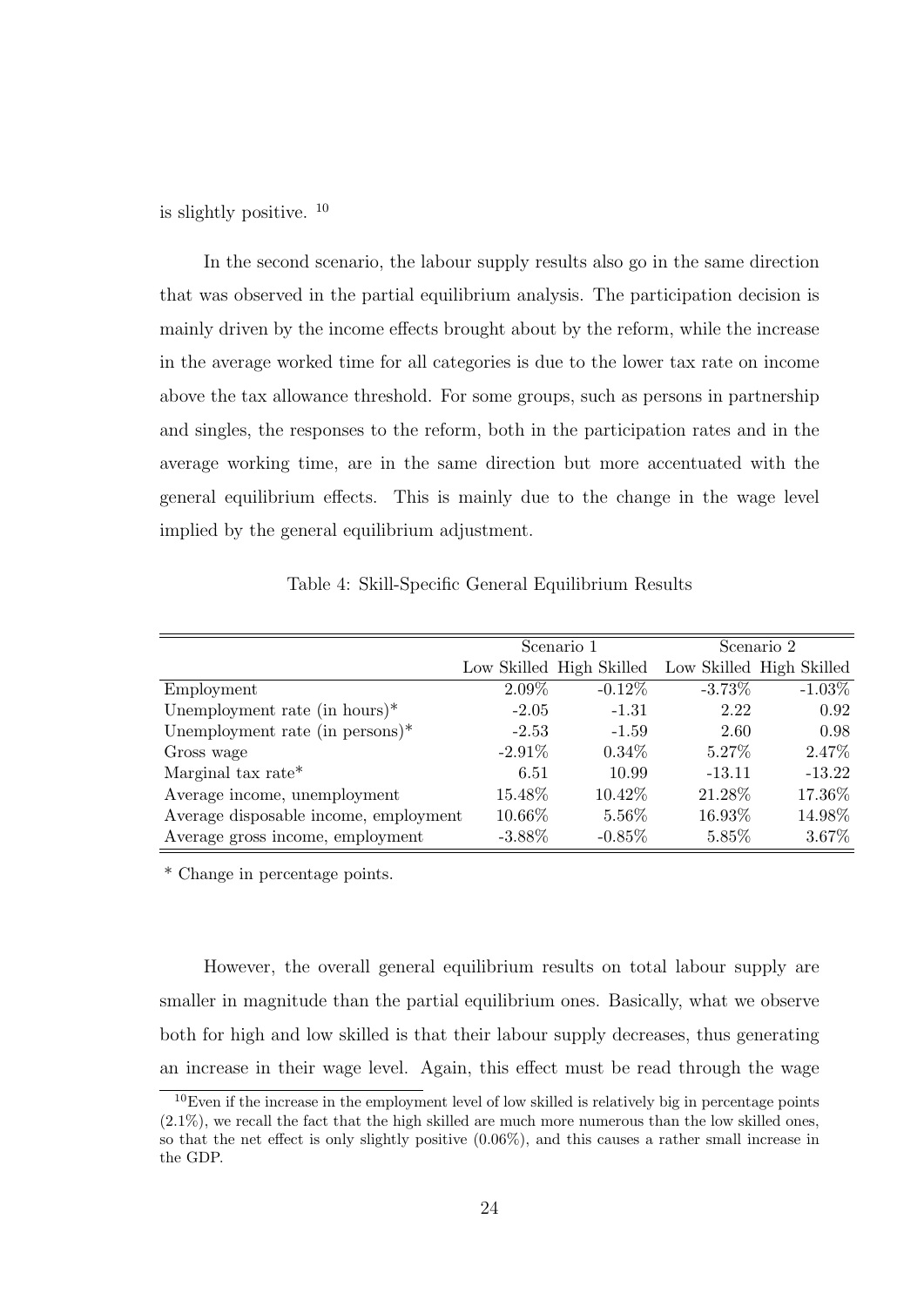bargaining process of the unions. What we observe is an improvement of the fallback option for both skill groups, and a reduction in their participation and in the marginal tax rates they face. All these forces give an upward pressure onto wages, and especially for the low skilled, due to the large improvement in their fallback option (especially due to the larger increase in the disposable income of both employed and unemployed persons of skill low). The raise of the wage level causes a decline in employment for both skill groups. This results in an increase of the unemployment levels of both high and low skilled. This process is stronger for the low skilled, since their negative labour supply response is more accentuated (-2.4%). The decrease in the employment level causes a fall in GDP. In this scenario, the relative price for capital decreases  $(-5.1\%)$ . The reduction in investments  $(-5.6\%)$  is more pronounced than in the first scenario. Since the reform is initially designed to be revenue neutral, the change observed in the endogenous income tax is relatively small in the two scenarios.

|                                            | Scenario 1 | Scenario 2 |
|--------------------------------------------|------------|------------|
| GDP (producer prices)                      | $0.04\%$   | $-0.87\%$  |
| GDP (consumer prices)                      | $0.04\%$   | $-0.64\%$  |
| National Income                            | $0.07\%$   | $-0.16%$   |
| Aggregate employment                       | $0.06\%$   | $-1.26%$   |
| Gross wage all                             | $-1.17%$   | 3.77%      |
| Rental rate of capital                     | $-0.22\%$  | $-5.11%$   |
| Investment                                 | $-0.26\%$  | $-5.64\%$  |
| Consumption                                | $0.16\%$   | $0.30\%$   |
| Labour share in value added*               | 0.04       | 1.01       |
| Capital share in value added <sup>*</sup>  | $-0.04$    | $-0.94$    |
| Profit share $*$                           | 0.00       | $-0.08$    |
| Unemployment rate all $(\text{persons})^*$ | $-1.69$    | 1.16       |
| Endogenous income $\text{tax}^*$           | 0.12       | 1.18       |

Table 5: General Equilibrium Results

\* Change in percentage points.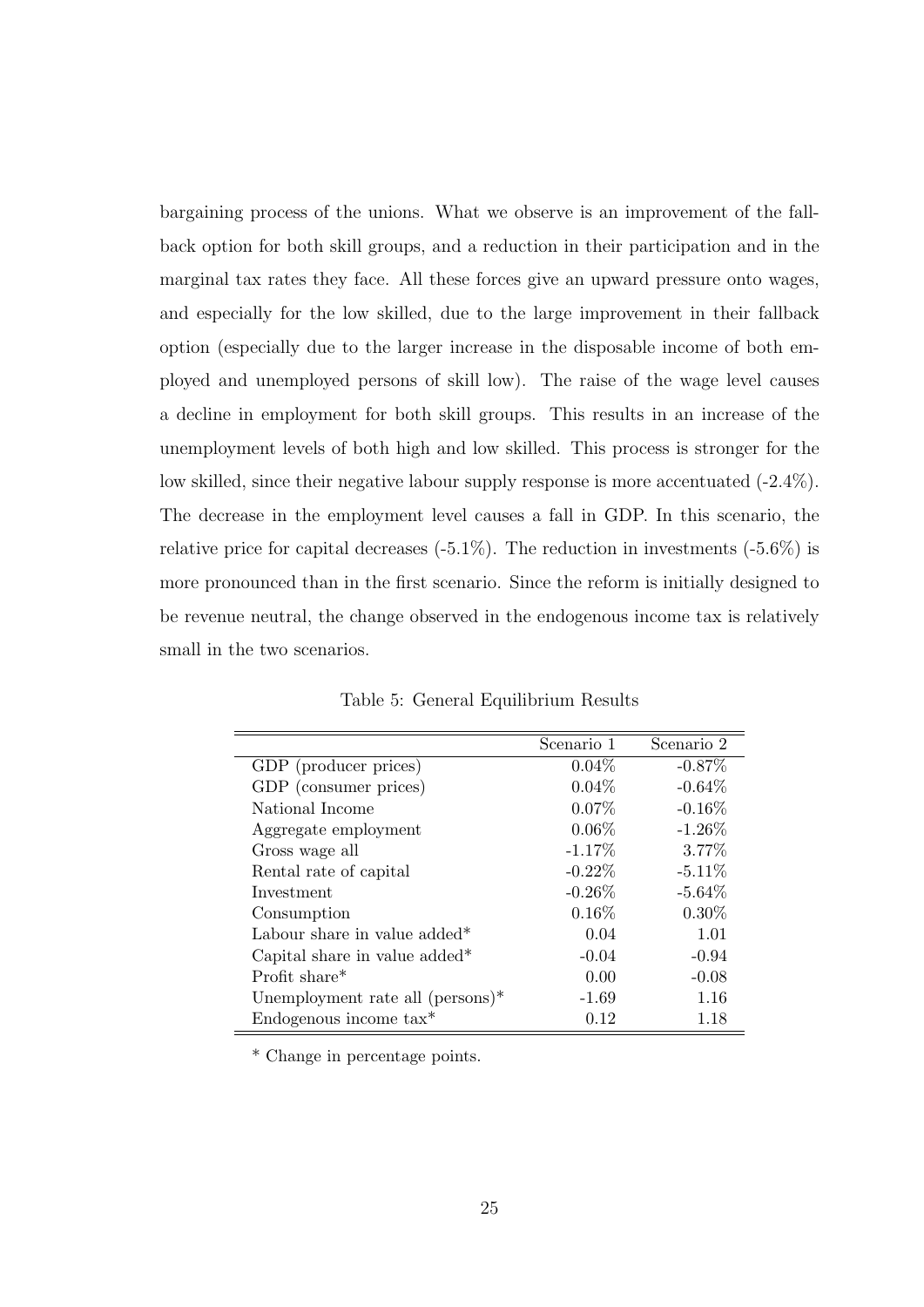# 6 Conclusion

This paper investigates the economic effects of the so-called basic income proposal granting  $800\epsilon$  per month as an unconditional transfer, which is reduced to a lower amount for those on higher incomes. This transfer replaces the current system's transfers of the government and state-related institutions by an integrated tax transfer schedule including negative income tax and tax allowance. The basic income is financed out of wage tax levied on the employers and income tax, since income earned on the market is liable to income tax from the first Euro.

We use an integrated CGE-microsimulation model that combines the advantages of both model types: On the one hand, we employ micro-data of the SOEP wave 2004 and account for the heterogeneity of households in terms of preferences and budget constraints. Therefore, we are able to represent the German tax transfer regulations in detail. Using a discrete-choice labour supply approach allows for a distinction between labour supply effects along the extensive and intensive margin. On the other hand, we account for indirect effects caused by participation and labour supply responses due to wage and price reactions. General equilibrium feedback effects are of particular relevance for our reform scenarios, since the major aspects of the proposal substantially affect the whole population. Furthermore, we are able to guarantee an equal yield reform by adjusting the income tax schedule.

Differing in marginal tax rates, we present two reform scenarios: In the first (second) scenario, people receiving negative income tax face a marginal tax rate of 50% (61.3%), while those individuals whose gross income exceed the respective tax allowance threshold face a marginal tax rate of 80% (34.9%). We show that introducing a flax tax including negative income tax, while keeping up the generous transfer level of the status quo, requires these relatively high marginal tax rates in order to make the reform proposal financeable. Due to these tax rates, an overall decrease in labour supply results in both scenarios. The only exception arises in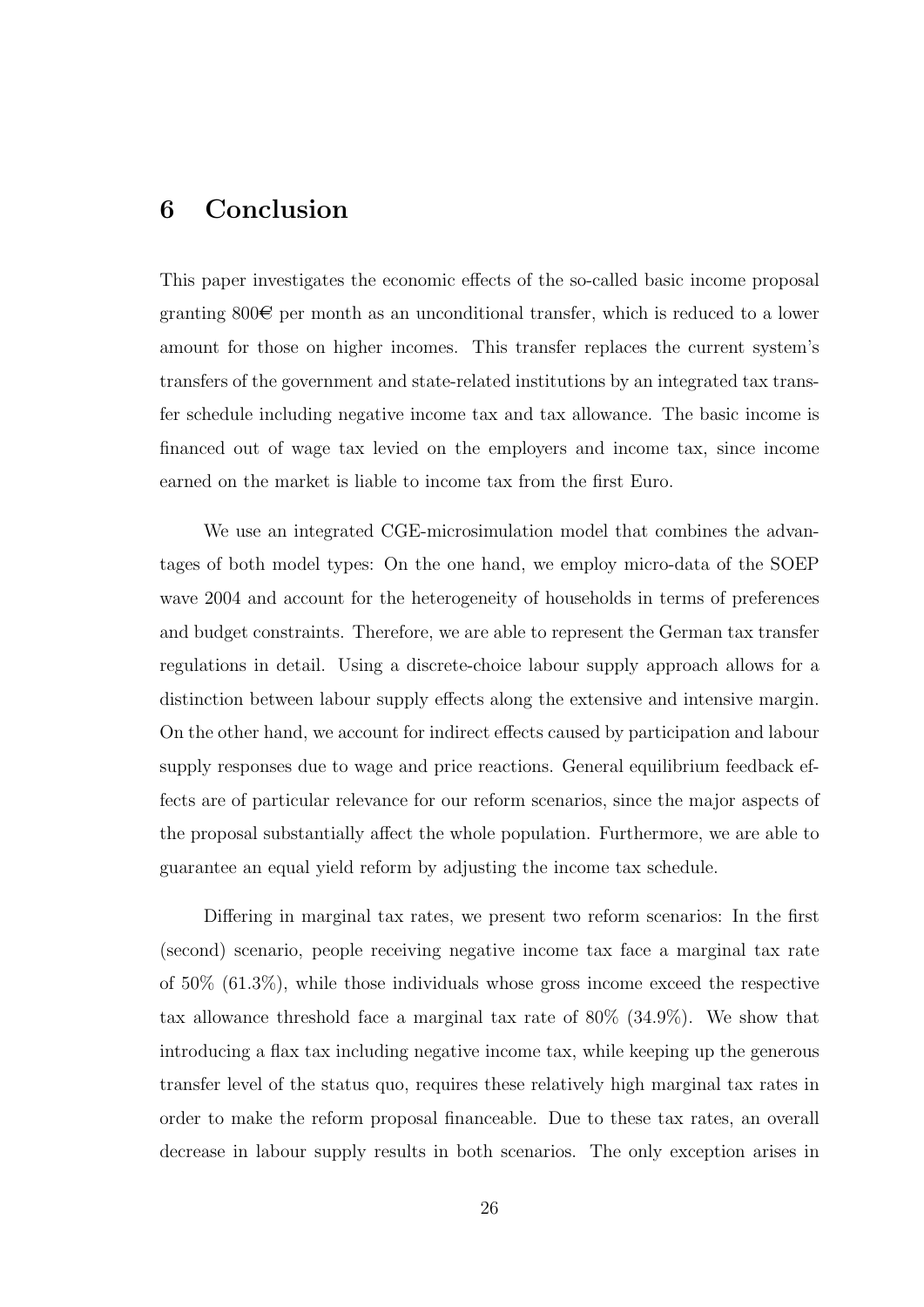the first scenario, in which we observe an increase in low-skilled labour supply due to the low withdrawal rate. While it does not show significant effects on the gross domestic product in the first scenario, it translates into lower employment and a gross domestic product in the second scenario.

Assuming that wages represent the individual's productivity while capital income is kept constant, we can compare our results to the Mirrlees (1971) theory: Mirrlees found that if taxpayers only differ in their ability, the welfare maximising tax scheme includes a low marginal tax rate for those at the top of the income scale, while low-income individuals should face a higher marginal tax rate. The intuition behind this result is that the most productive individuals may increase their effort stimulating the economy. Our results for single households confirm the findings of Mirrlees. However, for couple households, this effect is dominated by the effect resulting from the introduction of the negative income tax, which gives a negative incentive to participate for the second earner in the couple.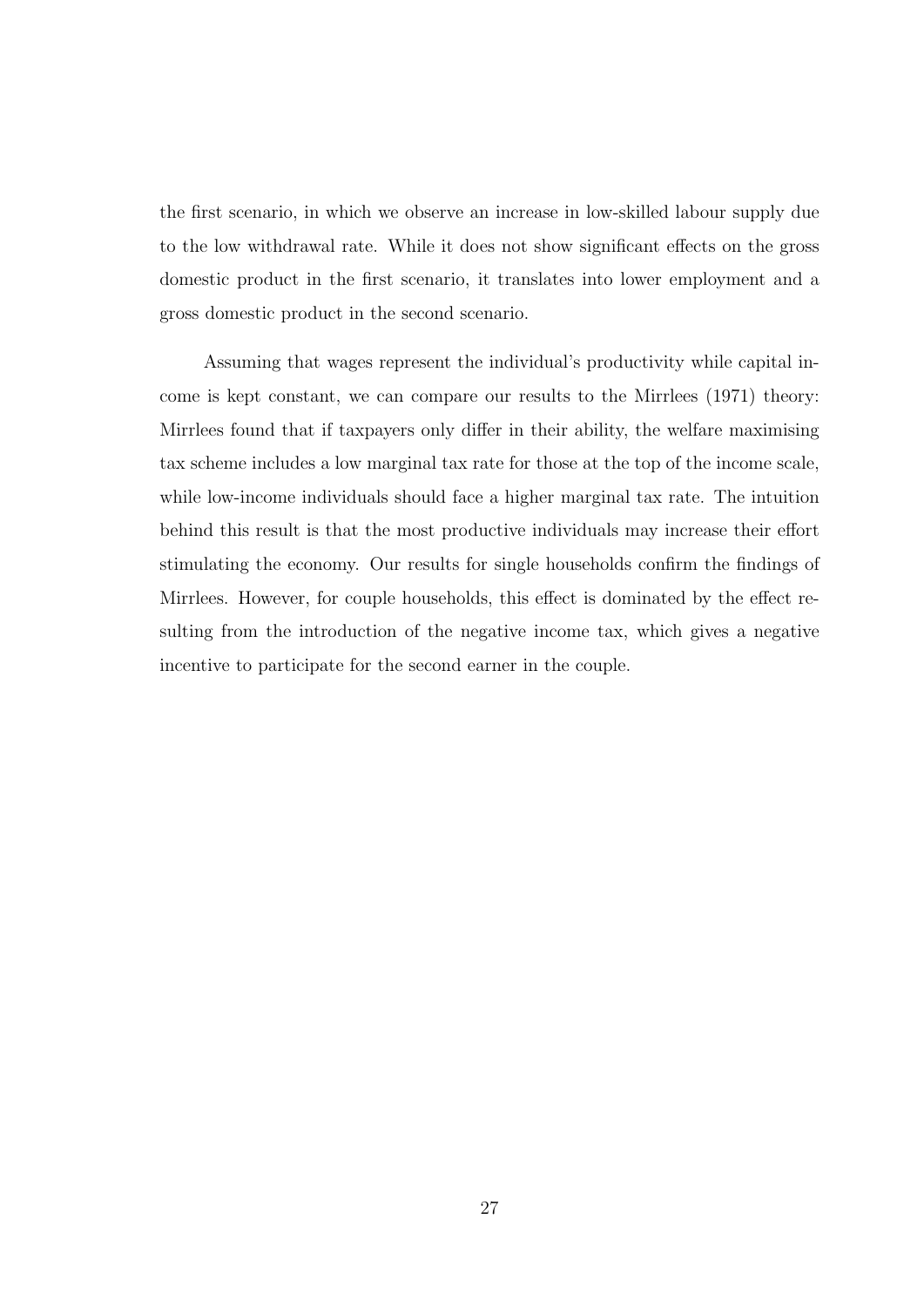# References

- [1] Ackerman, Bruce, Alstott, Anne and Van Parijs, Philippe (2005): Redesigning Distribution. Basic Income and Stakeholder Grants as Cornerstones for an Egalitarian Capitalism, London & New York: Verso ("Real Utopias").
- [2] Althaus, Dieter (2007), Das solidarische Bürgergeld. In: Borchard, Michael, Das solidarische Bürgergeld - Analysen einer Reformidee, Lucius & Lucius, Stuttgart.
- [3] Altig, David, Alan J. Auerbach, Laurence J. Kotlikoff, Kent A. Smetters, Jan Walliser (2001), Simulating Fundamental Tax Reform in the United States. The American Economic Review, Vol. 91, No. 3, 574-595.
- [4] Arntz, Melanie, Stefan Boeters and Nicole Gürtzgen (2006): Alternative Approaches to Discrete Working Time Choice in an AGE Framework, Economic Modelling 23, 1008-1032.
- [5] Arntz, Melanie, Stefan Boeters, Nicole G¨urtzgen and Stefanie Schubert (2008): Analysing Welfare Reform in a Microsimulation-AGE Model - The Value of Disaggregation, Economic Modelling 25, 422-439.
- [6] Atkinson, Anthony B. (1995), Public Economics in Action. The Basic Income - Flat Tax Proposal, Clarendon Press, The Lindahl lectures.
- [7] Blundell, Richard and Thomas MaCurdy (1999): Labor Supply: A Review of Alternative Approaches, in: Ashenfelter, Orley and David Card (eds.): Handbook of Labor Economics, Vol. 3, Amsterdam (Elsevier), 1559-1695.
- [8] Boeters, Stefan, Nicole Gürtzgen and Reinhold Schnabel (2006): Reforming Social Welfare in Germany - An Applied General Equilibrium Analysis, German Economic Review 7, 363-388.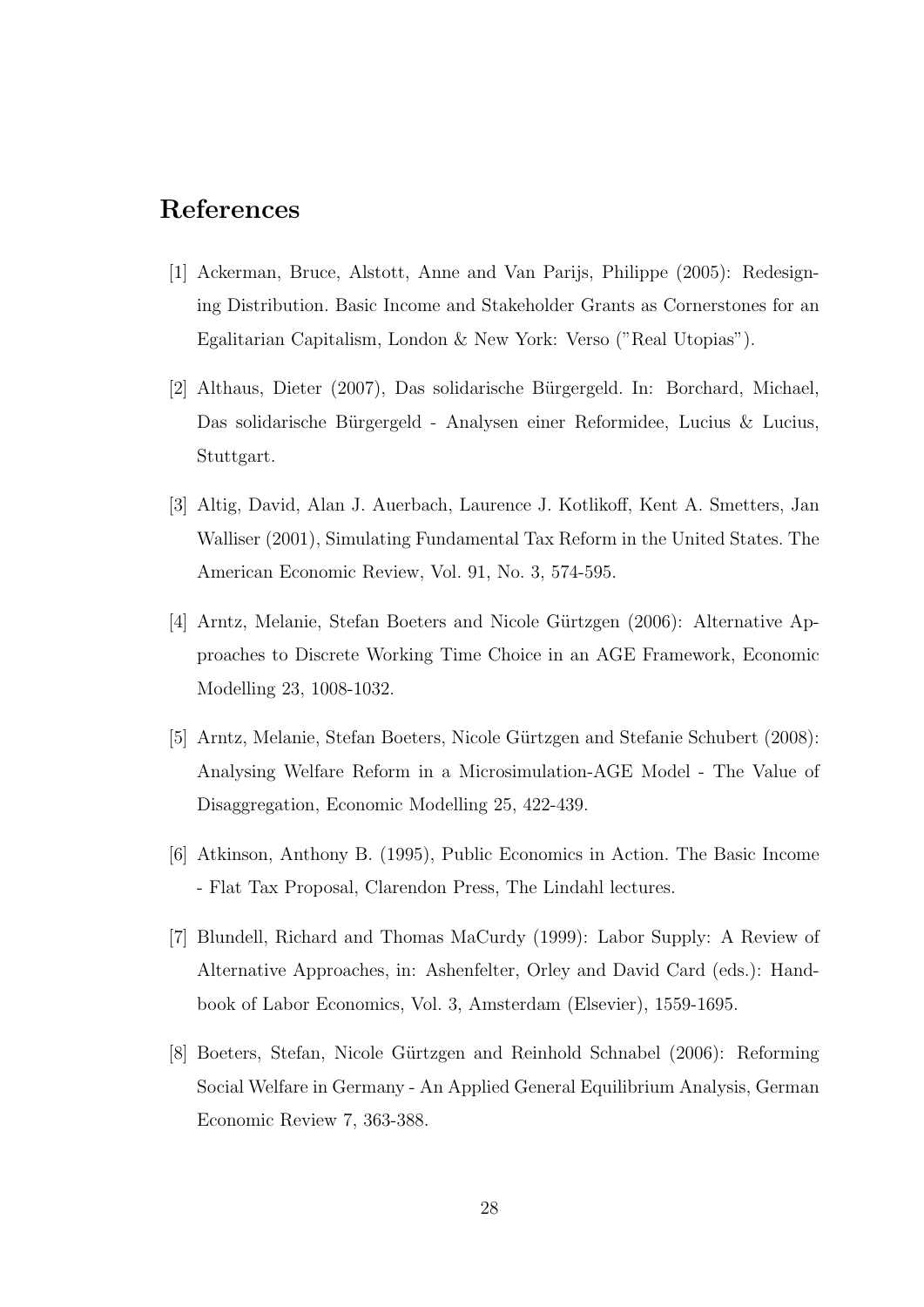- [9] Boeters, Stefan, Michael Feil and Nicole G¨urtzgen (2005): Discrete Working Time Choice in an Applied General Equilibrium Model, Computational Economics 26, 183-211.
- [10] Böhringer, Christoph, Stefan Boeters and Michael Feil (2005): Taxation and Unemployment: An Applied General Equilibrium Approach for Germany, Economic Modelling 22, 81-108.
- [11] Bonin, Holger, and Hilmar Schneider (2007): Beschäftigungswirkungen und fiskalische Effekte einer Einführung des Solidarischen Bürgergeldes, Bonn.
- [12] Clauss, Markus and Reinhold Schnabel (2008): Distributional and behavioural effects of the German Labour Market Reform, ZEW Discussion Paper No. 08- 006, Mannheim.
- [13] Creedy, John and Guyonne Kalb (2005): Discrete Hours Labour Supply Modelling: Specification, Estimation and Simulation, Journal of Economic Surveys 19, 697-734.
- [14] Duncan, Alan and Melvin Weeks (1998): Simulating Transitions Using Discrete Choice Models, Papers and Proceedings of the American Statistical Association 106, 151-156.
- [15] Friedman, Milton (1962): Capitalism and Freedom, University of Chicago Press: Chicago.
- [16] Fuest, Clemens and Andreas Peichl (2007): Basic Income vs. Wage Subsidy: Labour Supply, Fiscal Effects, and Differences in Recipients, FiFo-CPE Discussion Paper No. 07-09.
- [17] Fuest, Clemens, Andreas Peichl and Thilo Schaefer (2007): Is a Flat Tax politically feasible in a grown-up Welfare State?, FiFo-CPE Discussion Paper No. 07-06.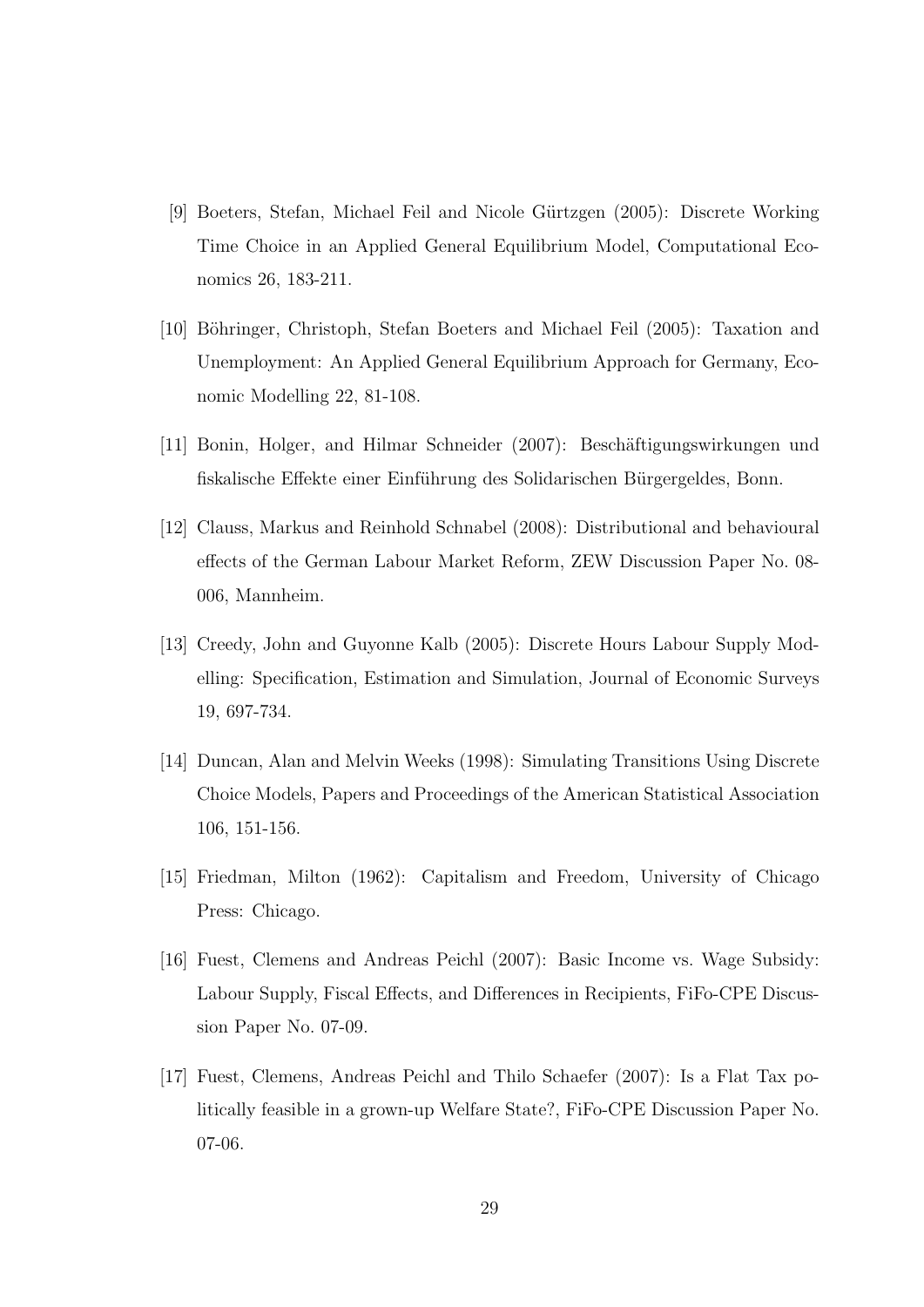- [18] Hall, Robert E., Alvin Rabushka (1996): The Flat Tax. Stanford, CA: Hoover Institution Press.
- [19] Heckman, James (1979): Sample selection Bias as a Specification Error, Econometrica, 47, 153-161.
- [20] Hohenleitner, Ingrid and Thomas Straubhaar (2007): Bedingungsloses Grundeinkommen und Solidarisches Bürgergeld, mehr als sozialutopische Konzepte, in: Thomas Straubhaar (Eds.): Bedingungsloses Grundeinkommen und Solidarisches Bürgergeld, mehr als sozialutopische Konzepte, Hamburg S. 4 91.
- [21] Koskela, Erkki and Jouko Vilmunen (1996): Tax Progression is Good for Employment in Popular Models of Trade Union Behaviour, Labour Economics 3, 65-80.
- [22] McFadden, Daniel (1974): Conditional Logit Analysis of Qualitative Choice Behavior, in: P. Zarembka (Eds.), Frontiers in Econometrics, New York: Academic Press, 105-142.
- [23] Mirrlees, J. A. (1971): An Exploration in the Theory of Optimum Income Taxation, The Review of Economic Studies, 38(2), 175-208.
- [24] Paulus, Alari and Peichl Andreas (2008): Effects of Flat Tax Reforms in Western Europe on Equity and Efficiency, EUROMOD Working Paper No. EM2/08.
- [25] Rhys-Williams, Juliet E. (1953): Taxation and Incentive, Oxford/New York: Oxford University Press.
- [26] Vanderborght, Yannick and Van Parijs, Philippe (2005): Universal Basic Income, Cambridge (Mass.), Harvard University Press.
- [27] van Soest, Arthur (1995): Structural Models of Family Labor Supply: A Discrete Choice Approach, Journal of Human Resources 30, 63-88.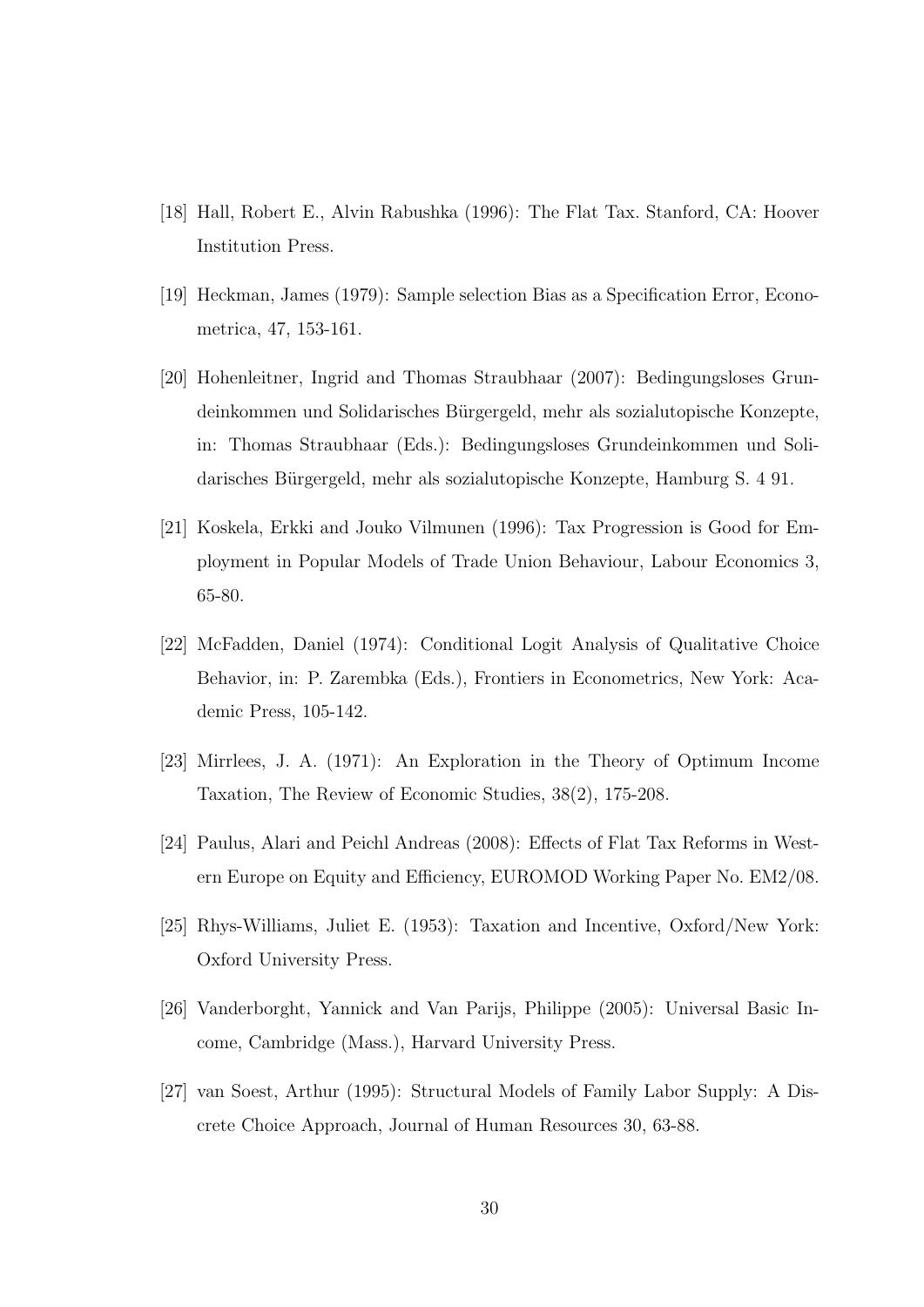[28] Ventura, Gustaveo (1999): Flat Tax Reform: A Quantitative Exploration. Journal of Economic Dynamics and Control, Vol. 23, 9-10, 1425-1458.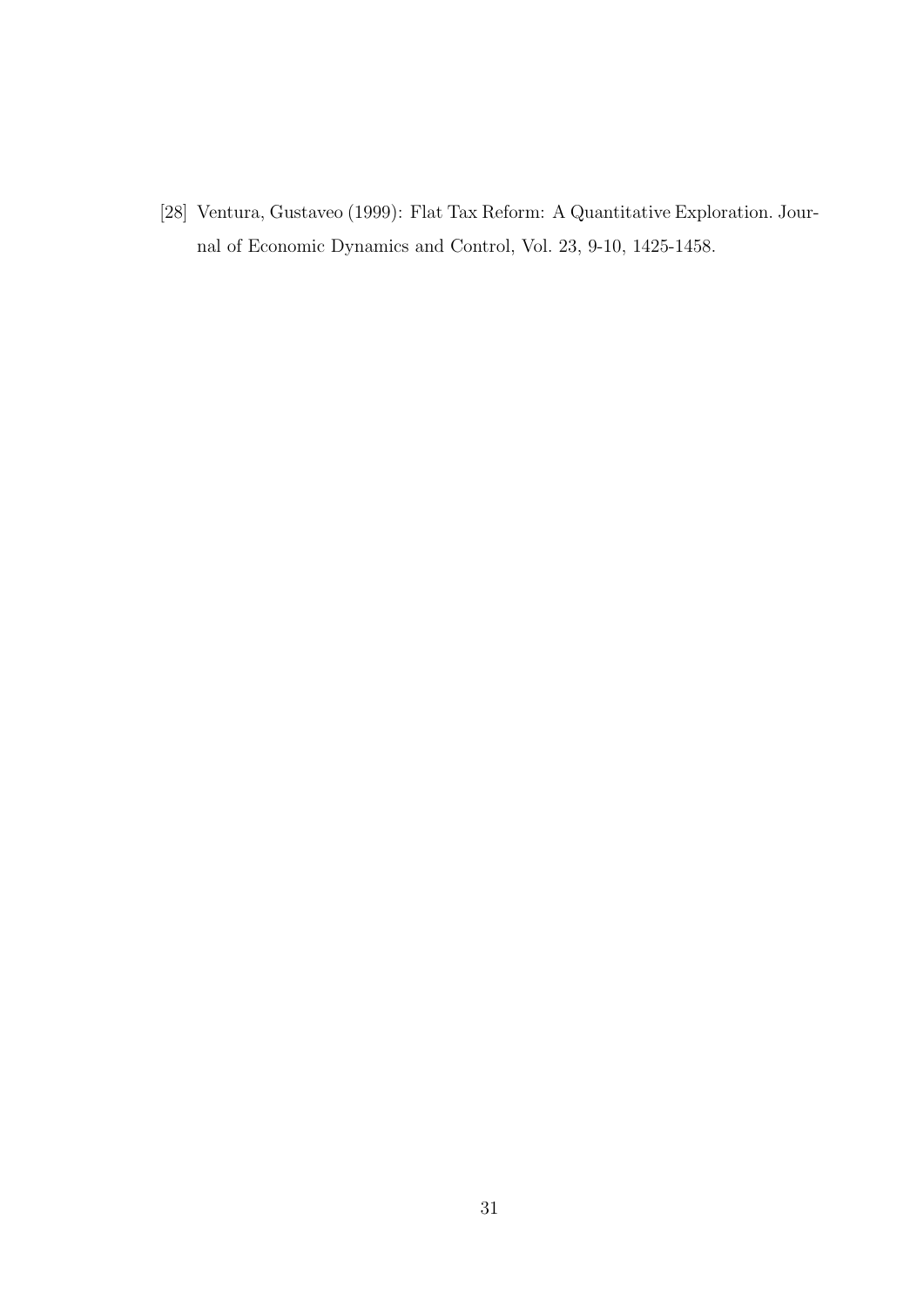# A Appendix

| Basic Income Scenarios                  | Status Quo System                        |
|-----------------------------------------|------------------------------------------|
| Flat income tax including negative in-  | Step-wise defined income tax function    |
| come tax                                |                                          |
| Individual taxation                     | Joint taxation of couples                |
| Unconditional basic income              | Different transfers, such as unemploy-   |
|                                         | ment benefits, social assistance and     |
|                                         | pensions.                                |
| Per-capita health premia to the statu-  | Earnings-related social security contri- |
| tory health insurance. No other contri- | butions: Contributions to the statutory  |
| butions.                                | health insurance, long-term care in-     |
|                                         | surance, pension insurance, unemploy-    |
|                                         | ment insurance                           |

## A.1 Details of the Basic Income Scenario

### A.2 Simulation Results Scenario I

Table A1: Household Disposable Income, Hours Alternative for Men in Low-Skilled Couples, Scenario 1\*

| No Children |        |          |        |        | Two Children |        |  |  |
|-------------|--------|----------|--------|--------|--------------|--------|--|--|
| Hours       | Status | Scenario | Change | Status | Scenario     | Change |  |  |
|             | Quo    |          | in $%$ | Quo    |              | in $%$ |  |  |
| $\theta$    | 1074   | 1234     | 14.8%  | 1492   | 1702         | 14.1%  |  |  |
| 15          | 1210   | 1576     | 30.2\% | 1554   | 2107         | 35.5%  |  |  |
| 30          | 1507   | 1895     | 25.8%  | 1949   | 2478         | 27.1%  |  |  |
| 38          | 1713   | 2050     | 19.7%  | 2181   | 2657         | 21.8%  |  |  |
| 47          | 1939   | 2216     | 14.3%  | 2438   | 2851         | 17.0%  |  |  |

\*Woman not working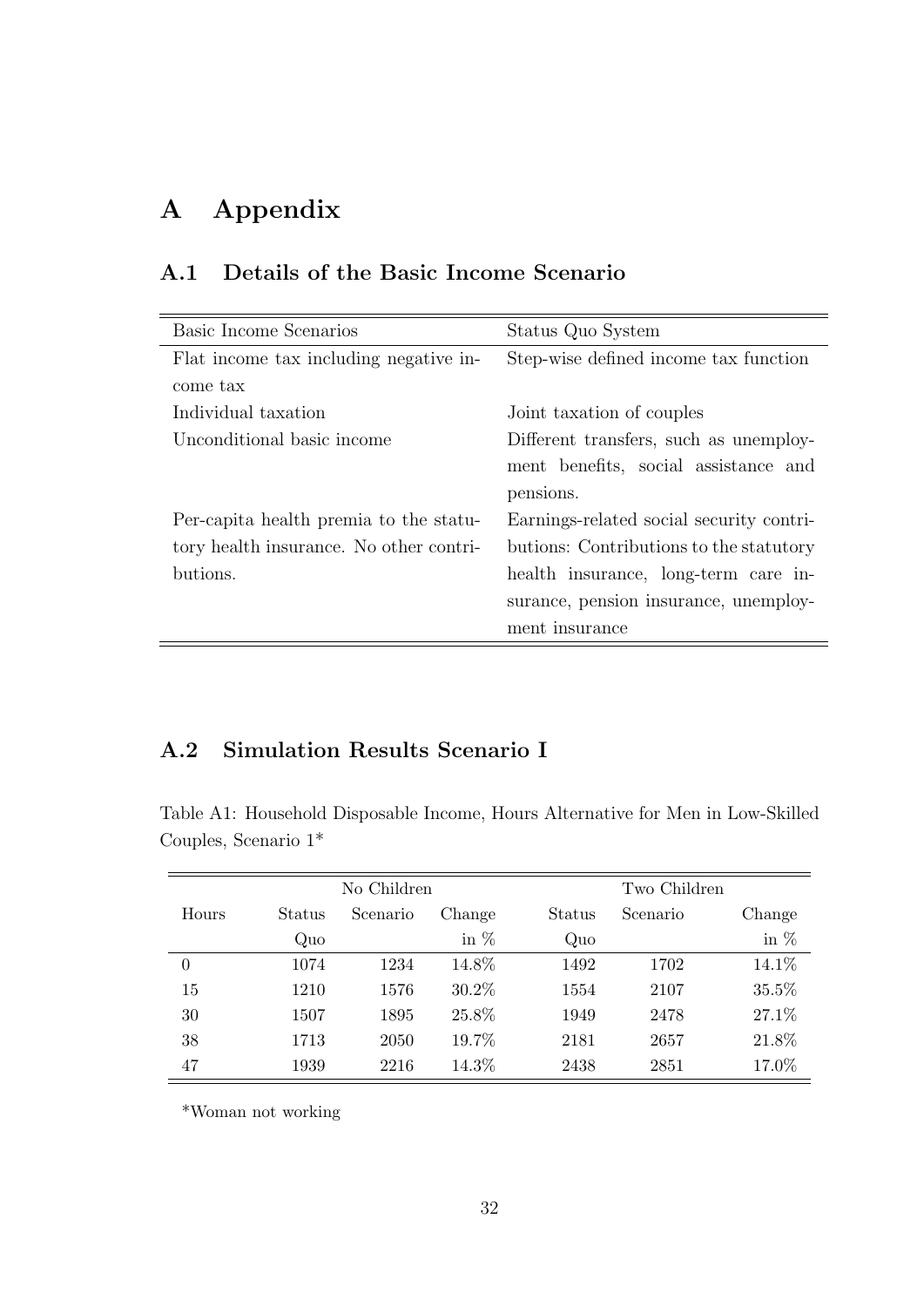| No Children |        |          |        | Two Children |          |        |
|-------------|--------|----------|--------|--------------|----------|--------|
| Hours       | Status | Scenario | Change | Status       | Scenario | Change |
|             | Quo    |          | in $%$ | Quo          |          | in $%$ |
| 0           | 1098   | 1268     | 15.5%  | 1403         | 1738     | 23.9%  |
| 15          | 1414   | 1809     | 27.9%  | 1695         | 2408     | 42.1%  |
| 30          | 1937   | 2286     | 18.0%  | 2520         | 2988     | 18.6%  |
| 38          | 2230   | 2522     | 13.1%  | 2938         | 3284     | 11.8%  |
| 47          | 2597   | 2787     | 7.3%   | 3418         | 3618     | 5.9%   |

Table A2: Household Disposable Income, Hours Alternative for Men in High-Skilled Couples, Scenario 1\*

\*Woman not working

Table A3: Household Disposable Income, Hours Alternative for Women in High-Skilled Couples, Scenario 1\*

| No Children |        |          |         | Two Children |          |         |
|-------------|--------|----------|---------|--------------|----------|---------|
| Hours       | Status | Scenario | Change  | Status       | Scenario | Change  |
|             | Quo    |          | in $%$  | Quo          |          | in $%$  |
| $\theta$    | 2230   | 2522     | 13.1\%  | 2938         | 3284     | 11.8%   |
| 15          | 2714   | 2951     | 8.7%    | 3294         | 3634     | 10.3%   |
| 30          | 3131   | 3339     | $6.6\%$ | 3621         | 3959     | $9.3\%$ |
| 38          | 3351   | 3530     | $5.3\%$ | 3796         | 4115     | 8.4%    |
| 47          | 3601   | 3739     | $3.9\%$ | 3998         | 4285     | 7.2%    |

\*Man working 38 hours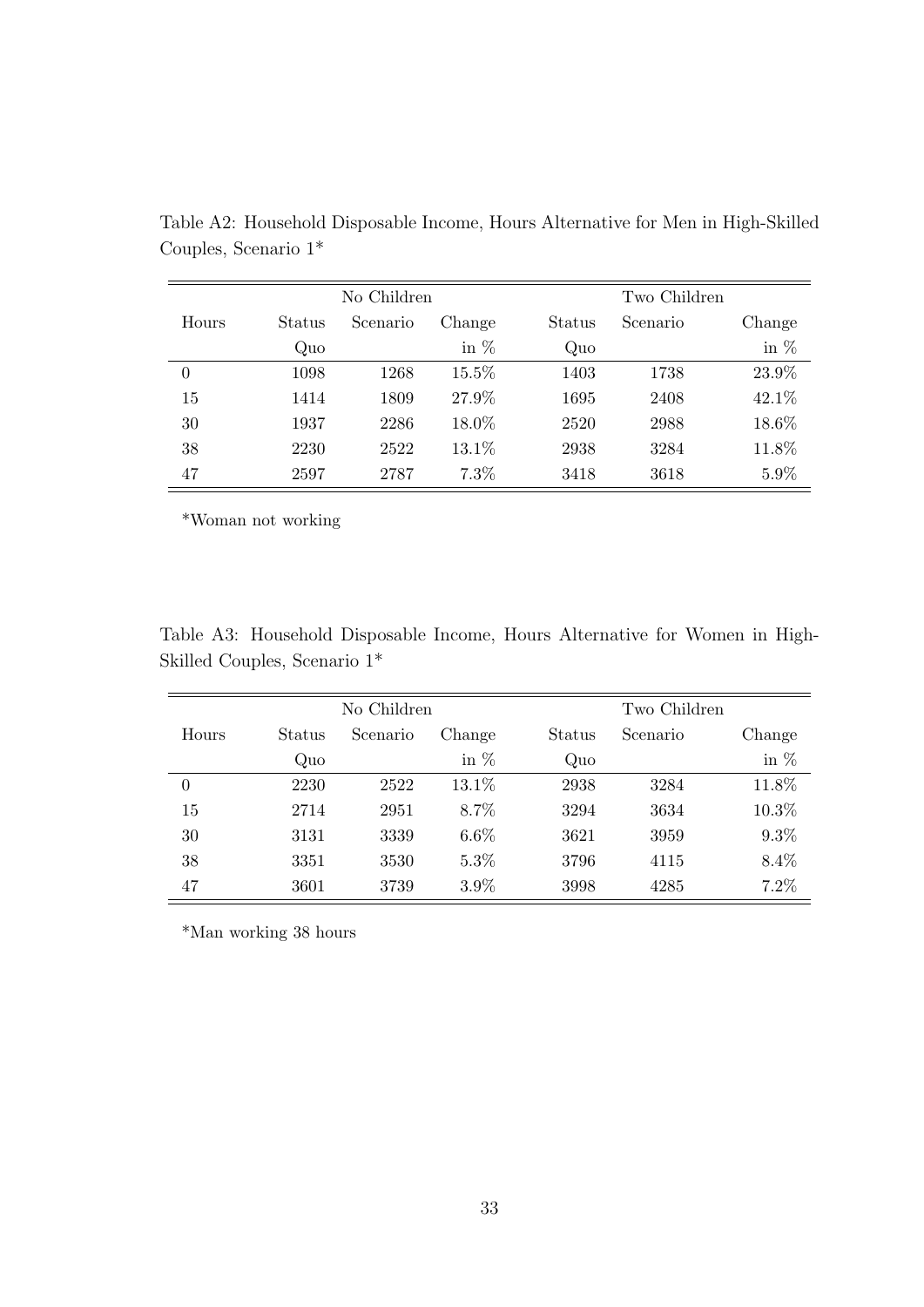| No Children |        |          |          |        | Two Children |        |  |
|-------------|--------|----------|----------|--------|--------------|--------|--|
| Hours       | Status | Scenario | Change   | Status | Scenario     | Change |  |
|             | Quo    |          | in $%$   | Quo    |              | in $%$ |  |
| $\theta$    | 1074   | 1213     | $13.0\%$ | 1492   | 1682         | 12.7%  |  |
| 15          | 1210   | 1400     | 15.7%    | 1554   | 1902         | 22.4%  |  |
| 30          | 1507   | 1800     | 19.5%    | 1949   | 2381         | 22.1%  |  |
| 38          | 1713   | 2045     | 19.4%    | 2181   | 2669         | 22.3%  |  |
| 47          | 1939   | 2323     | 19.8%    | 2438   | 2994         | 22.8%  |  |

Table A4: Household Disposable Income, Hours Alternative for Men in Low-Skilled

# A.3 Simulation Results Scenario II

\*Woman not working

Couples, Scenario 2\*

Table A5: Household Disposable Income, Hours Alternative for Men in High-Skilled Couples, Scenario 2\*

|       | No Children |          |        |        | Two Children |        |  |  |
|-------|-------------|----------|--------|--------|--------------|--------|--|--|
| Hours | Status      | Scenario | Change | Status | Scenario     | Change |  |  |
|       | Quo         |          | in $%$ | Quo    |              | in $%$ |  |  |
| 0     | 1098        | 1249     | 13.7%  | 1403   | 1717         | 22.4%  |  |  |
| 15    | 1414        | 1611     | 13.9%  | 1695   | 2223         | 31.2%  |  |  |
| 30    | 1937        | 2306     | 19.0%  | 2520   | 3121         | 23.9%  |  |  |
| 38    | 2230        | 2698     | 21.0%  | 2938   | 3615         | 23.1%  |  |  |
| 47    | 2597        | 3143     | 21.0%  | 3418   | 4176         | 22.2%  |  |  |

\*Woman not working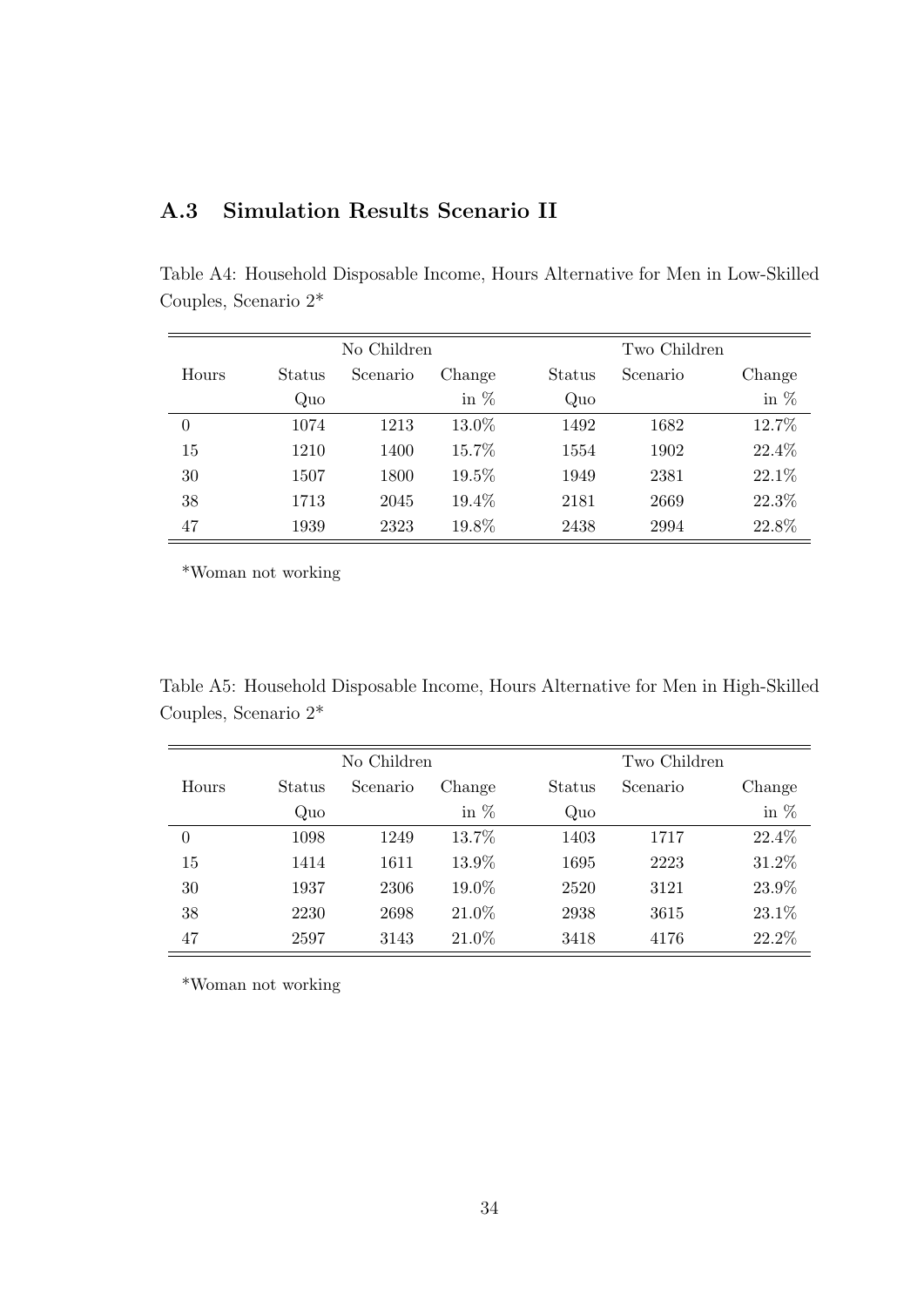| No Children |        |          |        | Two Children |          |        |
|-------------|--------|----------|--------|--------------|----------|--------|
| Hours       | Status | Scenario | Change | Status       | Scenario | Change |
|             | Quo    |          | in $%$ | Quo          |          | in $%$ |
| 0           | 2230   | 2698     | 21.0%  | 2938         | 3615     | 23.1%  |
| 15          | 2714   | 2945     | 8.5%   | 3294         | 3794     | 15.2%  |
| 30          | 3131   | 3456     | 10.4%  | 3621         | 4191     | 15.8%  |
| 38          | 3351   | 3756     | 12.1%  | 3796         | 4436     | 16.8%  |
| 47          | 3601   | 4102     | 13.9%  | 3998         | 4715     | 17.9%  |

Table A6: Household Disposable Income, Hours Alternative for Women in High-Skilled Couples, Scenario 2\*

\*Man working 38 hours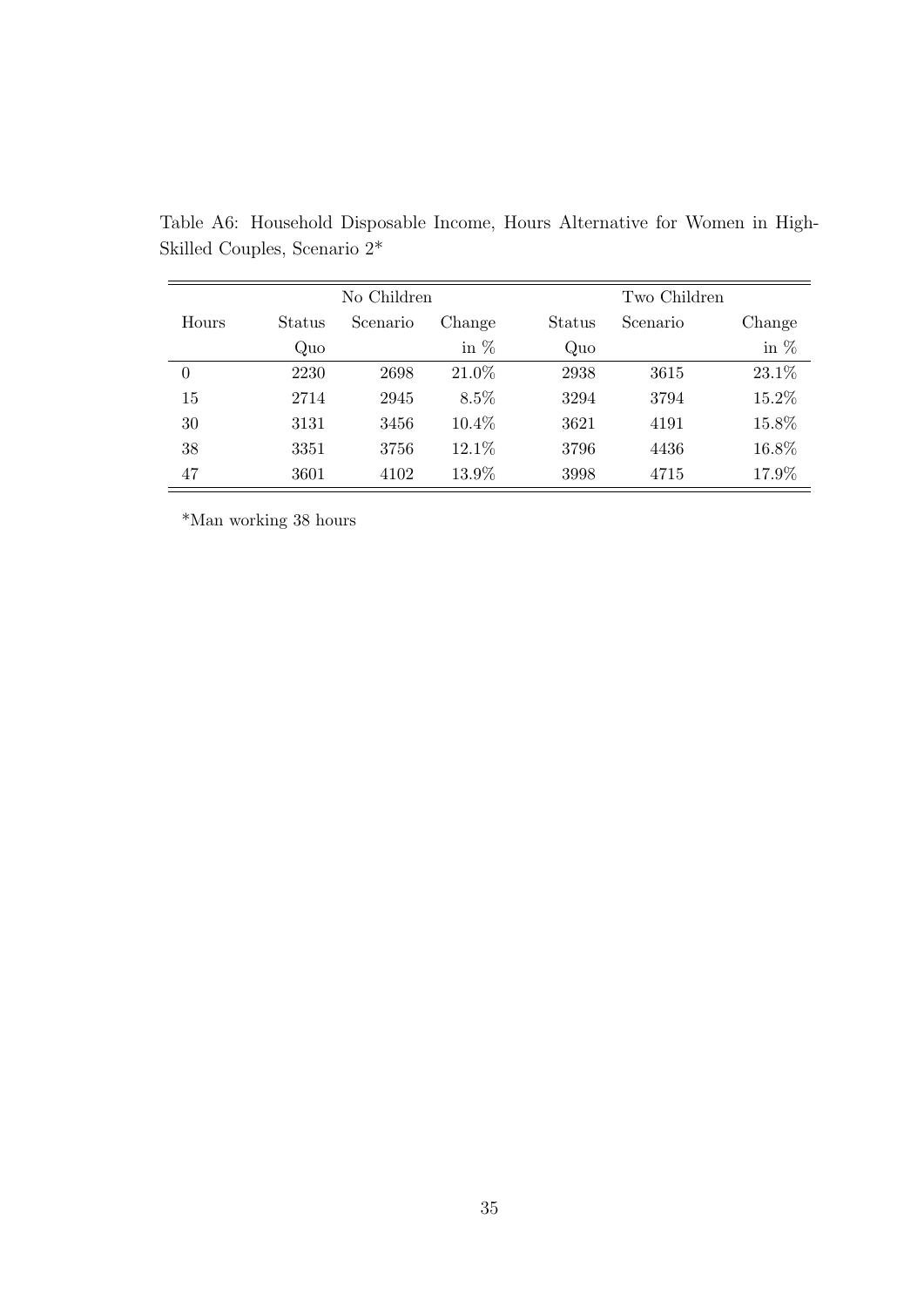# A.4 Estimation Results

|                                   | Coeff.  | SЕ                | Z       | P > z |  |
|-----------------------------------|---------|-------------------|---------|-------|--|
| Disposable Income                 | 10.11   | 2.71              | 3.73    | 0.00  |  |
| Disposable Income <sup>2</sup>    | 0.06    | 0.04              | 1.37    | 0.17  |  |
| Disposable Income X Leisure       | $-2.41$ | 0.59              | $-4.10$ | 0.00  |  |
| Leisure                           | 74.05   | 21.47             | 3.45    | 0.00  |  |
| Leisure <sup><math>2</math></sup> | $-6.80$ | 2.51              | $-2.70$ | 0.01  |  |
| Leisure X High-skilled            | 1.77    | 2.16              | 0.82    | 0.41  |  |
| Leisure X Low-skilled             | 2.36    | 2.21              | 1.07    | 0.29  |  |
| Leisure X East                    | 0.49    | 0.37              | 1.30    | 0.19  |  |
| Leisure X Nationality             | 0.75    | 0.85              | 0.88    | 0.38  |  |
| Leisure X Age                     | $-0.80$ | 0.47              | $-1.71$ | 0.09  |  |
| Leisure $X \text{Age}^2$          | 0.00    | 0.00 <sub>1</sub> | 0.82    | 0.41  |  |
| Leisure <sup>2</sup> X Age        | 0.09    | 0.06              | 1.64    | 0.10  |  |
| Leisure X Disabled                | 0.95    | 0.88              | 1.07    | 0.28  |  |
| Dummy Full time Employment        | 3.91    | 0.27              | 14.64   | 0.00  |  |
| Observations                      | 3,000   |                   |         |       |  |
| Log Likelihood                    | $-669$  |                   |         |       |  |

Table A7: Maximum Likelihood Estimation Results Single Men

CConditional Multinomial Logit with 5 working hours categories. (0, 15, 30, 38, 49). SOEP 2004.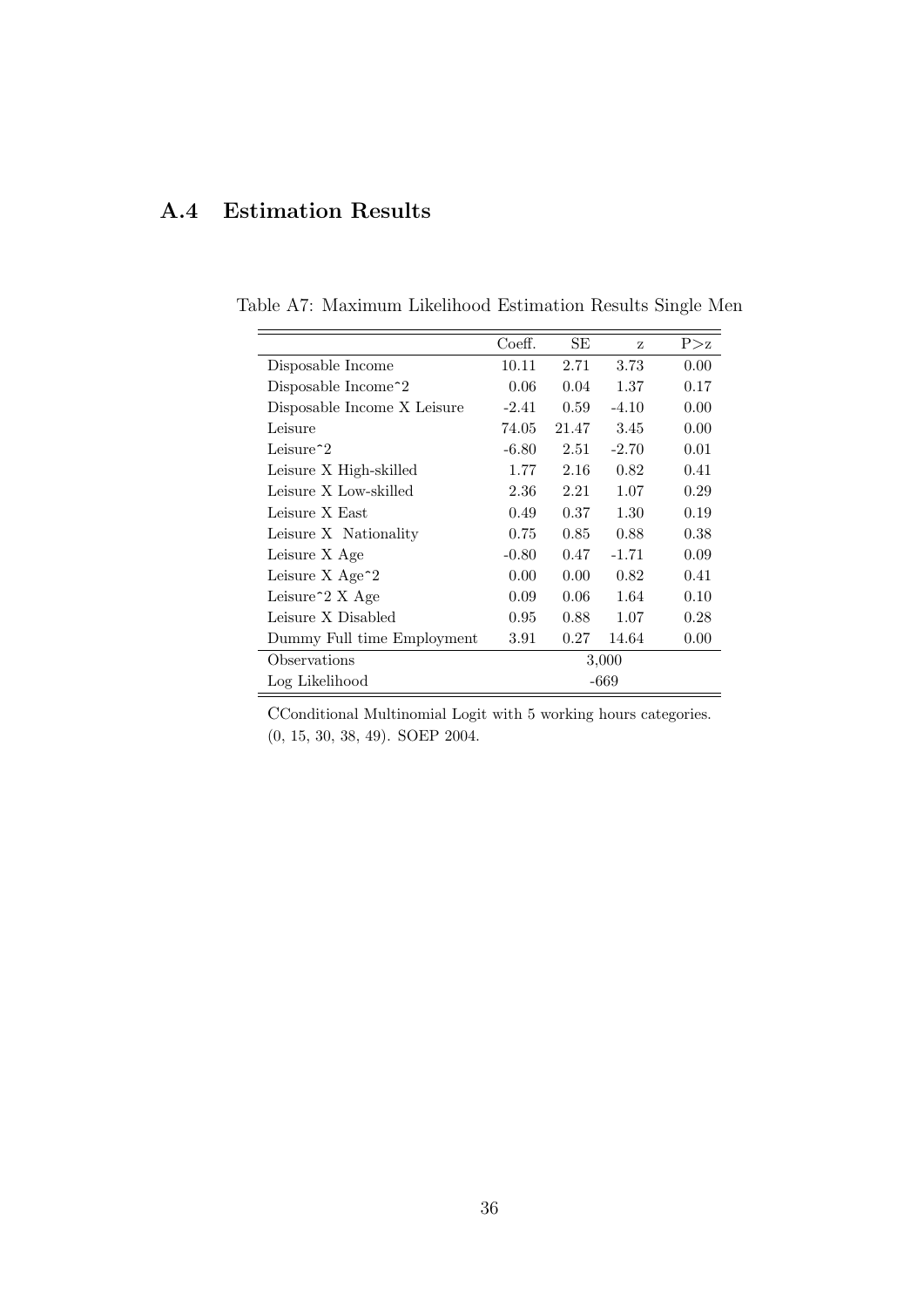|                                            | Coeff.  | SЕ    | z        | P > z |  |  |
|--------------------------------------------|---------|-------|----------|-------|--|--|
| Disposable Income                          | 8.27    | 2.82  | 2.93     | 0.00  |  |  |
| Disposable Income <sup>2</sup>             | 0.26    | 0.07  | 3.90     | 0.00  |  |  |
| Disposable Income X Leisure                | $-2.36$ | 0.58  | $-4.08$  | 0.00  |  |  |
| Leisure                                    | 87.75   | 19.86 | 4.42     | 0.00  |  |  |
| Leisure $\hat{X}$ 2                        | $-8.99$ | 2.37  | $-3.79$  | 0.00  |  |  |
| Leisure X High-skilled                     | 1.79    | 1.31  | 1.36     | 0.17  |  |  |
| Leisure X Low-skilled                      | 2.67    | 1.37  | $1.95\,$ | 0.05  |  |  |
| Leisure X East                             | $-0.25$ | 0.38  | $-0.65$  | 0.51  |  |  |
| Leisure X Nationality                      | 1.63    | 0.61  | 2.65     | 0.01  |  |  |
| Leisure X Age                              | 0.38    | 0.44  | 0.86     | 0.39  |  |  |
| Leisure $X$ Age <sup><math>-2</math></sup> | 0.00    | 0.00  | 2.14     | 0.03  |  |  |
| Leisure <sup>2</sup> X Age                 | $-0.07$ | 0.06  | $-1.20$  | 0.23  |  |  |
| Leisure X Disabled                         | $-0.25$ | 1.40  | $-0.18$  | 0.86  |  |  |
| Leisure X Children $< 7$                   | 4.13    | 0.55  | 7.47     | 0.00  |  |  |
| Leisure X Children 7-16                    | 1.08    | 0.25  | 4.33     | 0.00  |  |  |
| Leisure X Children $>=17$                  | 0.57    | 0.31  | 1.85     | 0.06  |  |  |
| Dummy Full time Employment                 | 0.02    | 0.38  | 0.07     | 0.95  |  |  |
| Dummy Part time*) Employment               | $-1.66$ | 0.28  | $-5.86$  | 0.00  |  |  |
| Observations                               |         | 3,890 |          |       |  |  |
| Log Likelihood                             | -974    |       |          |       |  |  |

Table A8: Maximum Likelihood Estimation Results Single Women

Conditional Multinomial Logit with 5 working hours categories

(0, 15, 30, 38, 49). SOEP 2004.

∗) 15 or 30 hours per week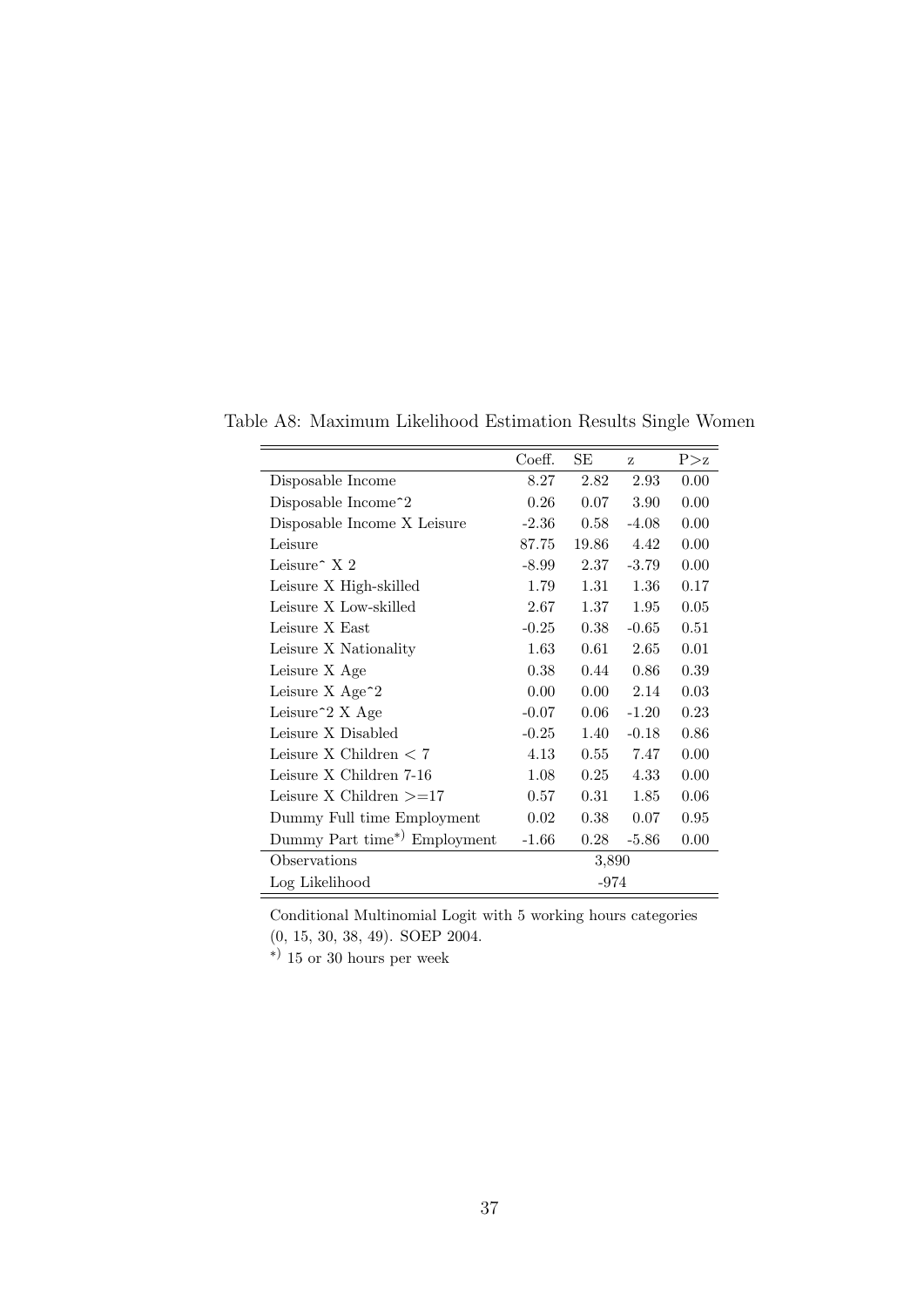|                                              | Coeff.   | SE         | Ζ        | P > z      |
|----------------------------------------------|----------|------------|----------|------------|
| Disposable Income                            | 20.02    | 2.24       | 8.95     | 0.00       |
| Dispsable Income <sup>2</sup> 2              | 0.19     | 0.04       | 4.86     | 0.00       |
| Leisure Husband X Leisure Wife               | $-2.88$  | 0.54       | $-5.33$  | 0.00       |
| Disposable Income X Leisure Husband          | $-3.26$  | 0.33       | $-9.94$  | $0.00\,$   |
| Disposable Income X Leisure Wife             | $-1.63$  | $0.28\,$   | $-5.73$  | $0.00\,$   |
| Leisure Husband                              | 62.70    | 7.34       | 8.54     | 0.00       |
| Leisure <sup>2</sup> Husband                 | $-1.84$  | $\,0.62\,$ | $-2.96$  | $0.00\,$   |
| Leisure Husband X East                       | $-9.32$  | 2.71       | $-3.44$  | 0.00       |
| Leisure Husband X Nationality                | $-0.46$  | 0.42       | $-1.12$  | 0.27       |
| Leisure Husband X Leisure Wife X East        | $2.35\,$ | 0.67       | 3.48     | 0.00       |
| Leisure Husband X Leisure Wife X Nationality | $-0.13$  | 0.10       | $-1.26$  | 0.21       |
| Leisure Husband X High-skilled               | 2.14     | $1.30\,$   | 1.65     | $0.10\,$   |
| Leisure Husband X Low-skilled                | 2.99     | 1.32       | 2.27     | $\,0.02\,$ |
| Leisure Husband X Age                        | $-0.33$  | $0.09\,$   | $-3.48$  | 0.00       |
| Leisure Husband X Age <sup>2</sup>           | 0.00     | 0.00       | 4.17     | 0.00       |
| Leisure Husband X Disabled                   | 0.55     | 0.77       | 0.72     | 0.47       |
| Leisure Wife                                 | 101.12   | 7.06       | 14.33    | $0.00\,$   |
| Leisure <sup>2</sup> Wife                    | $-8.74$  | $\,0.62\,$ | $-14.06$ | $0.00\,$   |
| Leisure Wife X East                          | $-11.25$ | 2.57       | $-4.38$  | 0.00       |
| Leisure Wife X Nationality                   | 0.13     | 0.39       | 0.34     | 0.73       |
| Leisure Wife X High-skilled                  | 1.76     | 0.78       | 2.27     | $0.02\,$   |
| Leisure Wife X Low-skilled                   | 1.95     | 0.82       | 2.39     | $\,0.02$   |
| Leisure Wife X Age                           | $-0.35$  | 0.09       | $-3.68$  | 0.00       |
| Leisure Wife X Age <sup>2</sup>              | 0.00     | 0.00       | 4.35     | $0.00\,$   |
| Leisure Wife X Disabled                      | 0.20     | 1.42       | 0.14     | 0.89       |
| Dummy Full time Employment Husband           | 4.96     | 0.20       | 24.88    | 0.00       |
| Dummy Full time Employment Wife              | 0.70     | 0.24       | 2.93     | 0.00       |
| Dummy Part time*) Employment Wife            | $-0.59$  | 0.21       | $-2.81$  | $0.01\,$   |
| Dummy Employment Both Spouses                | $-0.20$  | 0.18       | $-1.09$  | $0.28\,$   |
| Observations                                 | 65,075   |            |          |            |
| Log Likelihood                               | $-5,867$ |            |          |            |

Table A9: Maximum Likelihood Estimation Results Flexible Couples

Conditional Multinomial Logit with 25 working hours categories

 $(0, 15, 30, 38, 49) \times (0, 15, 30, 38, 49)$ . SOEP 2004.

∗) 15 or 30 hours per week.